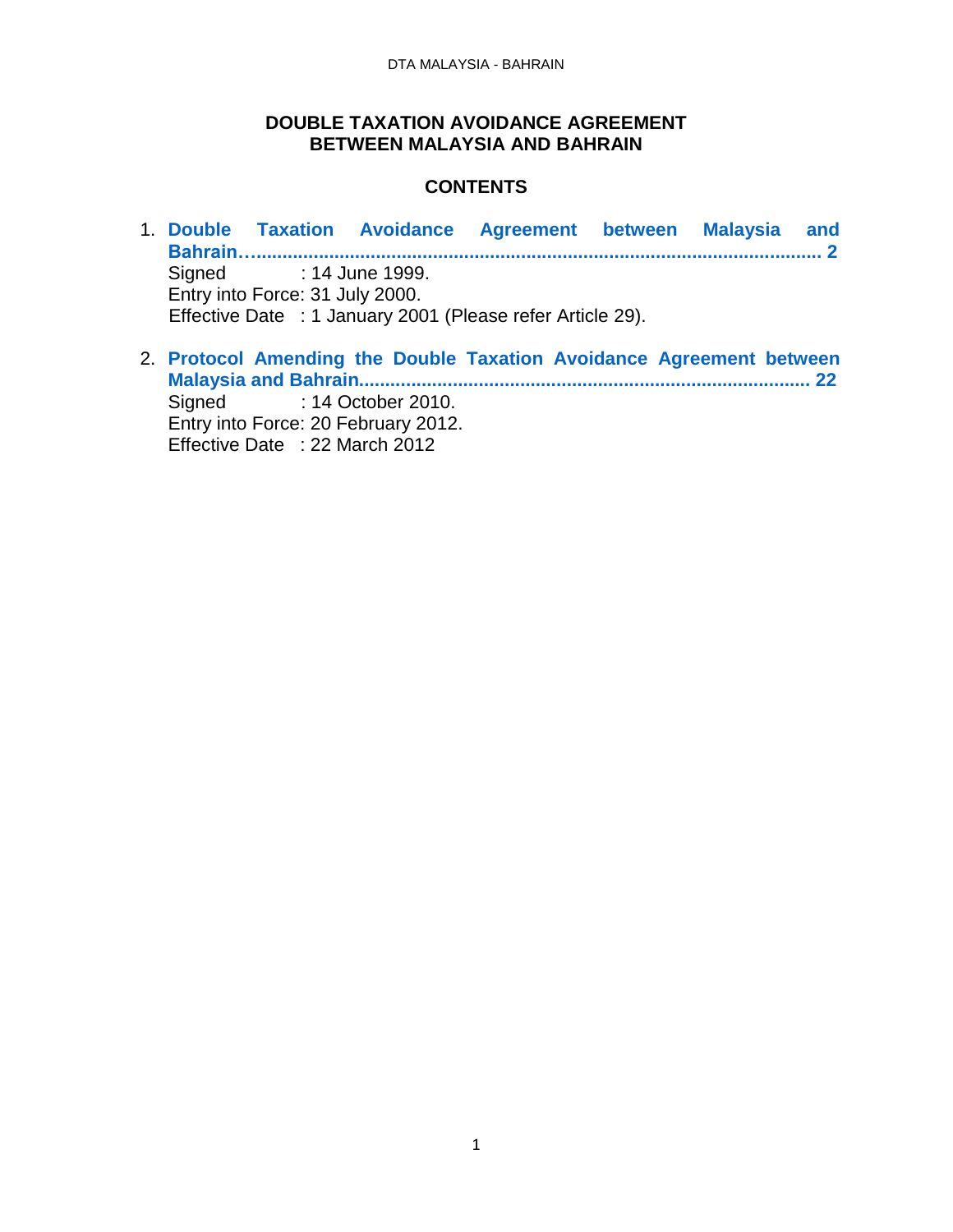<span id="page-1-0"></span>P.U. (A) 439 Signed : 14 June 1999. Entry into Force: 31 July 2000. Effective Date : 1 January 2001

#### **AGREEMENT BETWEEN THE GOVERNMENT OF MALAYSIA AND THE GOVERNMENT OF THE STATE OF BAHRAIN FOR THE AVOIDANCE OF DOUBLE TAXATION AND THE PREVENTION OF FISCAL EVASION WITH RESPECT TO TAXES ON INCOME**

## THE GOVERNMENT OF MALAYSIA AND THE GOVERNMENT OF THE STATE OF BAHRAIN

DESIRING to conclude an Agreement for the avoidance of double taxation and the prevention of fiscal evasion with respect to taxes on income, have agreed as follows:

#### Article 1 **PERSONS COVERED**

This Agreement shall apply to persons who are residents of one or both of the Contracting States.

### Article 2 **TAXES COVERED**

1. This Agreement shall apply to taxes on income imposed by a Contracting State, irrespective of the manner in which they are levied.

2. The existing taxes which are the subject of this Agreement are:

- (a) in Malaysia:
	- (i) the income tax; and
	- (ii) the petroleum income tax;

(hereinafter referred to as "Malaysian tax");

- (b) in Bahrain:
	- (i) the corporate income tax; and
	- (ii) any tax imposed on total income or on elements of income;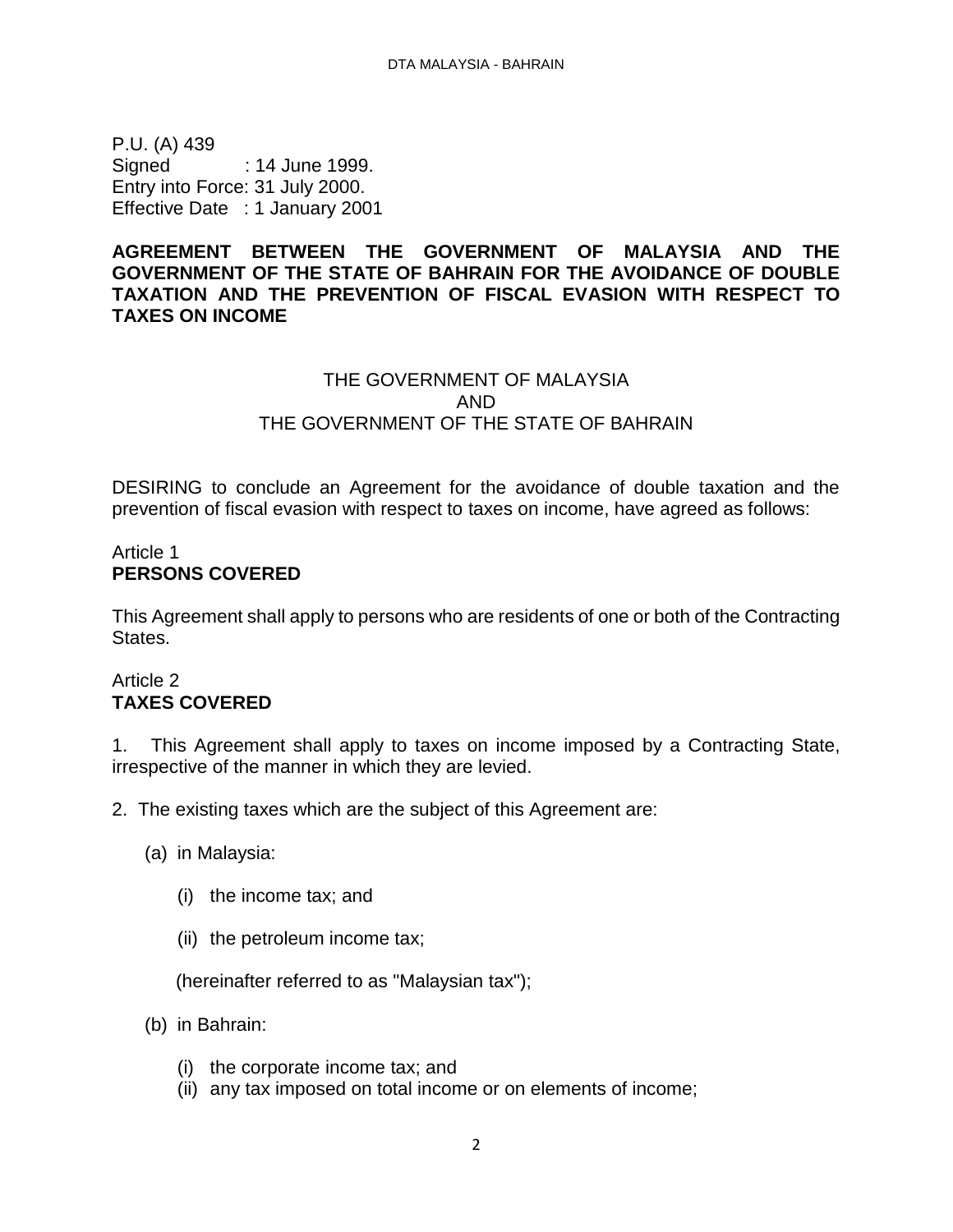(hereinafter referred to as "Bahraini tax").

3. This Agreement shall also apply to any identical or substantially similar taxes on income which are imposed after the date of signature of the Agreement in addition to, or in place of, the existing taxes. The competent authorities of the Contracting States shall notify each other of any substantial changes which have been made in their respective taxation laws.

## Article 3 **GENERAL DEFINITIONS**

- 1. In this Agreement, unless the context otherwise requires:
	- (a) the term "Malaysia" means the territories of the Federation of Malaysia, the territorial waters of Malaysia and the sea-bed and subsoil of the territorial waters, and includes any area extending beyond the limits of the territorial waters of Malaysia, and the seabed and subsoil of any such area, which has been or may hereafter be designated under the laws of Malaysia as in accordance with international law as an area over which Malaysia has sovereign rights for the purposes of exploring and exploiting the natural resources, whether living or nonliving;
	- (b) the term "Bahrain" means the territory of the State of Bahrain including its islands, the territorial sea, the continental shelf, any exclusive economic zone or zones, and such other territories, airspace and seas over which Bahrain exercises sovereignty or over which it has rights of sovereignty under international law;
	- (c) the terms "a Contracting State" and "the other Contracting State" mean Malaysia or Bahrain as the context requires;
	- (d) the term "person" includes an individual, a company and any other body of persons;
	- (e) the term "company" means any body corporate or other entity constituted or recognised under the laws of one or other of the Contracting States or which is treated as a body corporate for tax purposes;
	- (f) the terms "enterprise of a Contracting State" and "enterprise of the other Contracting State" mean respectively an enterprise carried on by a resident of a Contracting State and an enterprise carried on by a resident of the other Contracting State;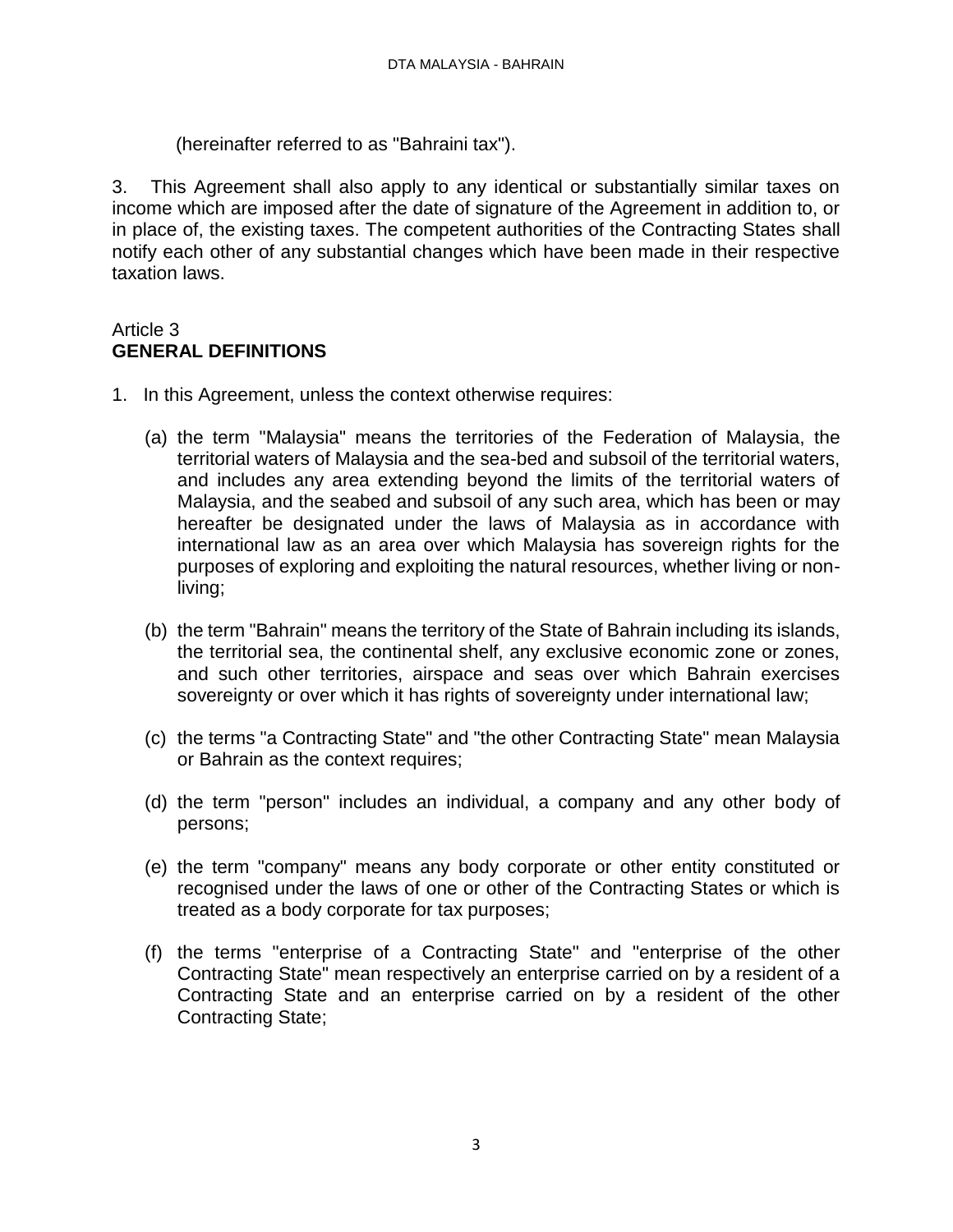- (g) the term "tax" means Malaysian tax or Bahraini tax, as the context requires;
- (h) the term "national" means:
	- (aa) in the case of Malaysia:
		- (i) any individual possessing the citizenship of Malaysia; and
		- (ii) any legal person, partnership, association or any other entity deriving its status as such from the laws in force in Malaysia;
	- (bb) in the case of Bahrain:
		- (i) any individual possessing Bahraini nationality under the laws of Bahrain, and
		- (ii) any company, a body of persons or any other entity capable of legal existence under the laws of Bahrain;
- (i) the term "international traffic" means any transport by a ship or aircraft operated by an enterprise which is situated in a Contracting State, except when the ship or aircraft is operated solely between places in the other Contracting State;
- (j) the term "competent authority" means:
	- (i) in the case of Malaysia, the Minister of Finance or his authorised representative; and
	- (ii) in the case of Bahrain, the Minister of Finance and National Economy or his authorized representative.

2. As regards the application of this Agreement at any time by a Contracting State, any term not defined therein shall, unless the context otherwise requires, have the meaning that it has at that time under the law of that State for the purposes of the taxes to which this Agreement applies, any meaning under the applicable tax laws of that State prevailing over a meaning given to the term under other laws of that State.

#### Article 4 **RESIDENT**

1. For the purposes of this Agreement, the term "resident of a Contracting State" means:

(a) in the case of Malaysia, a person who is resident in Malaysia for the purposes of Malaysian tax; and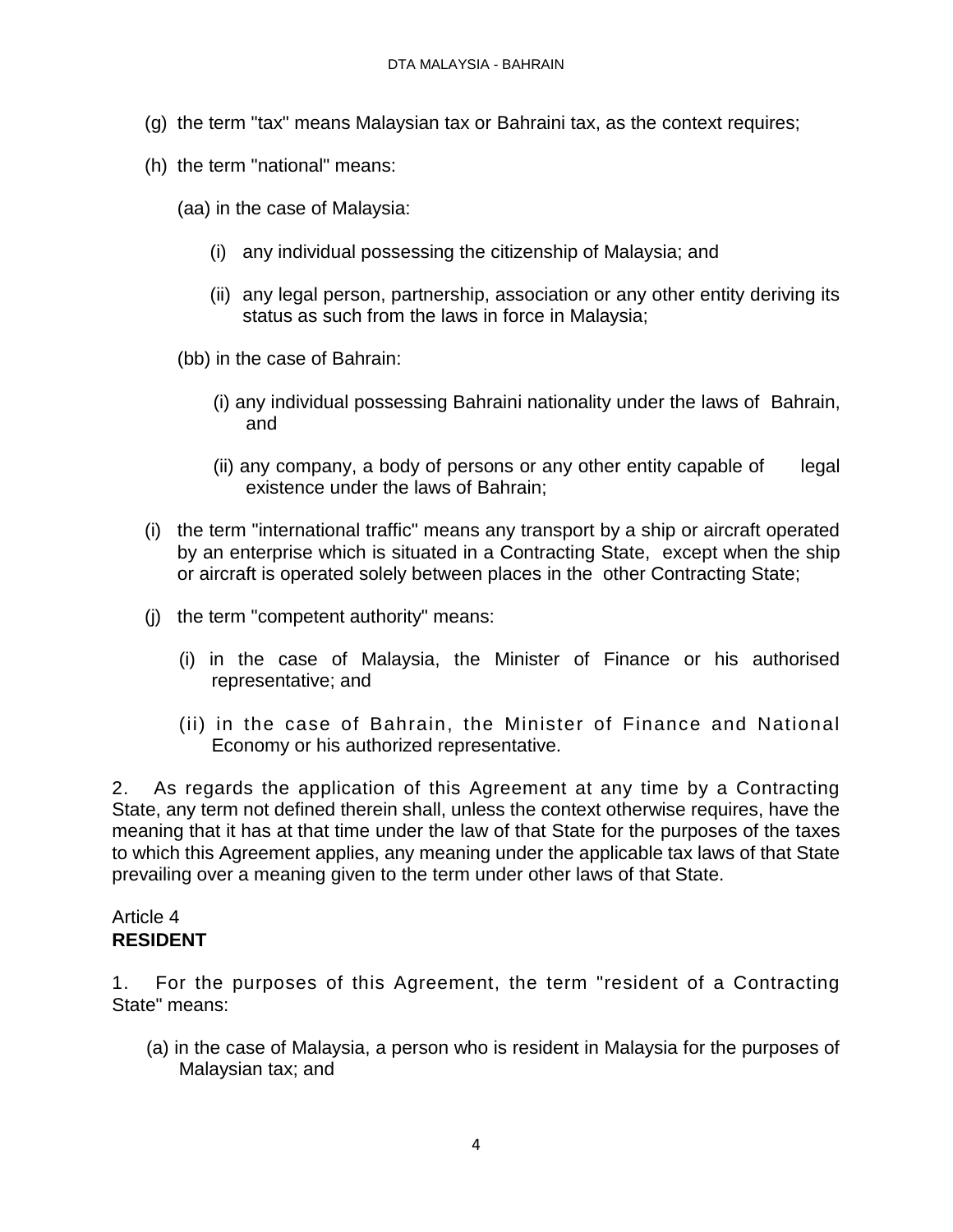(b) in the case of Bahrain, the State of Bahrain, its local authorities, any statutory body thereof and any person who under the laws of the State of Bahrain is domiciled or resident in, a citizen of, or having their place of incorporation or management within the State of Bahrain.

2. Where by reason of the provisions of paragraph 1 an individual is a resident of both Contracting States, then his status shall be determined in accordance with the following rules:

- (a) he shall be deemed to be a resident of the State in which he has a permanent home available to him. If he has a permanent home available to him in both States, he shall be deemed to be a resident of the State with which his personal and economic relations are closer (centre of vital interests);
- (b) if the State in which he has his centre of vital interests cannot be determined, or if he has not a permanent home available to him in either State, he shall be deemed to be a resident of the State in which he has an habitual abode;
- (c) if he has a habitual abode in both States or in neither of them he shall be deemed to be a resident of the State of which he is a national;
- (d) if he is a national of both States or of neither of them, the competent authorities of the Contracting States shall settle the question by mutual agreement.

3. Where by reason of the provisions of paragraph 1 a person other than an individual is a resident of both Contracting States, then it shall be deemed to be a resident only of the State in which its place of effective management is situated.

## Article 5

# **PERMANENT ESTABLISHMENT**

1. For the purposes of this Agreement, the term "permanent establishment" means a fixed place of business through which the business of an enterprise is wholly or partly carried on.

- 2. The term "permanent establishment" includes especially:
	- (a) a place of management;
	- (b) a branch;
	- (c) an office;
	- (d) a factory;
	- (e) a workshop;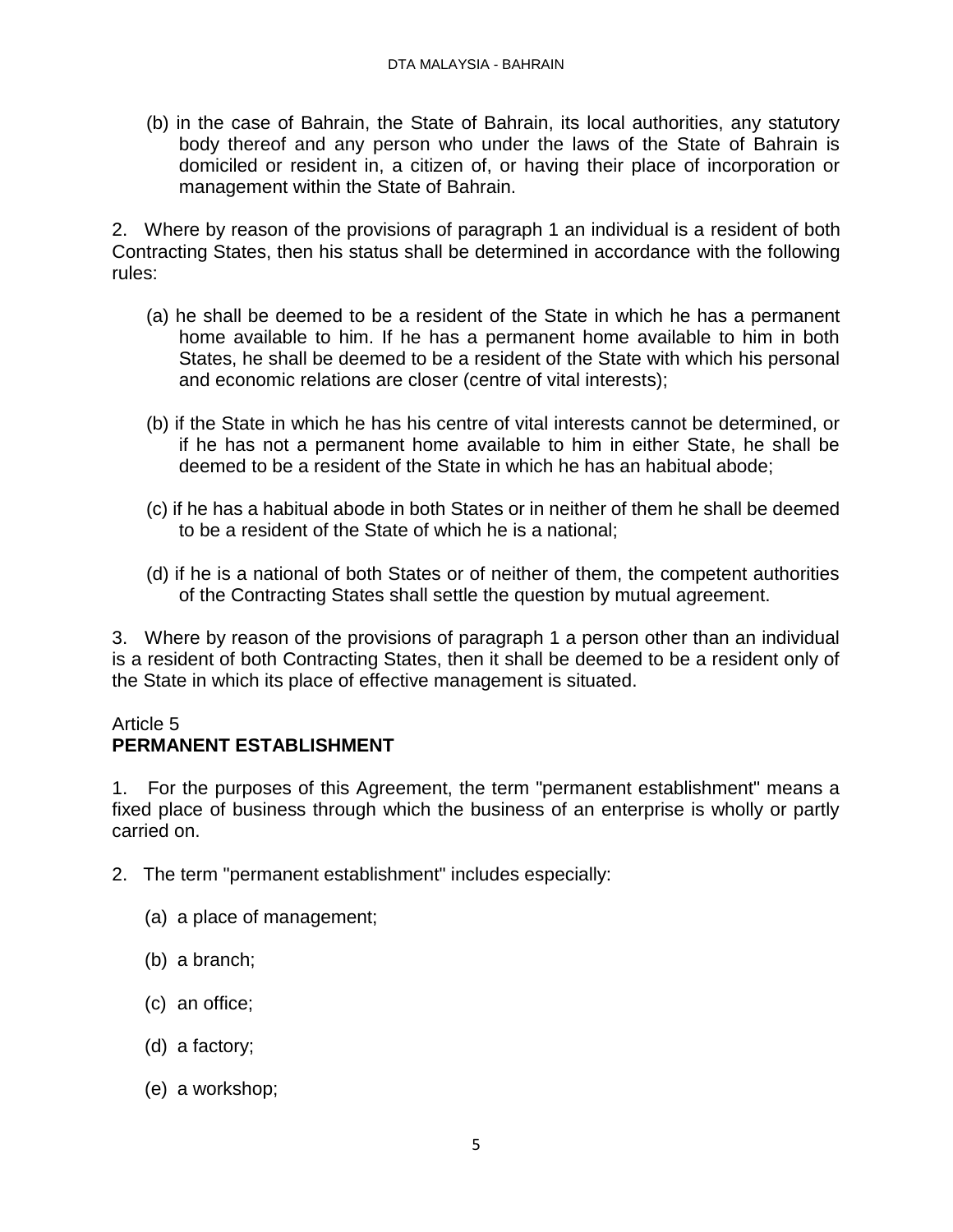- (f) a mine, an oil or gas well, a quarry or any other place of extraction of natural resources including timber or other forest produce;
- (g) a farm or plantation;
- (h) a building site or construction, installation or assembly project, which exists for more than six (6) months;
- (i) a place for the exploration for or the production of crude oil or other natural hydrocarbons from the ground or in refining crude oil (where so ever produced).

3. Notwithstanding the preceding provisions of this Article, the term "permanent establishment" shall be deemed not to include:

- (a) the use of facilities solely for the purpose of storage, display or delivery of goods or merchandise belonging to the enterprise;
- (b) the maintenance of a stock of goods or merchandise belonging to the enterprise solely for the purpose of storage, display or delivery;
- (c) the maintenance of a stock of goods or merchandise belonging to the enterprise solely for the purpose of processing by another enterprise;
- (d) the maintenance of a fixed place of business solely for the purpose of purchasing goods or merchandise, or of collecting information, for the enterprise;
- (e) the maintenance of a fixed place of business solely for the purpose of carrying on, for the enterprise, any other activity of a preparatory or auxiliary character;
- (f) the maintenance of a fixed place of business solely for any combination of activities mentioned in sub-paragraphs (a) to (e), provided that the overall activity of the fixed place of business resulting from this combination is of a preparatory or auxiliary character.

4. An enterprise of a Contracting State shall be deemed to have a permanent establishment in the other Contracting State if it carries on supervisory activities in that other State for more than six (6) months in connection with a building site or a construction, installation or assembly project which is being undertaken in that other State.

5. Notwithstanding the provisions of paragraphs 1 and 2, where a person – other than an agent of an independent status to whom paragraph 6 applies – is acting on behalf of an enterprise and has, and habitually exercises, in a Contracting State an authority to conclude contracts in the name of the enterprise, that enterprise shall be deemed to have a permanent establishment in that State in respect of any activities which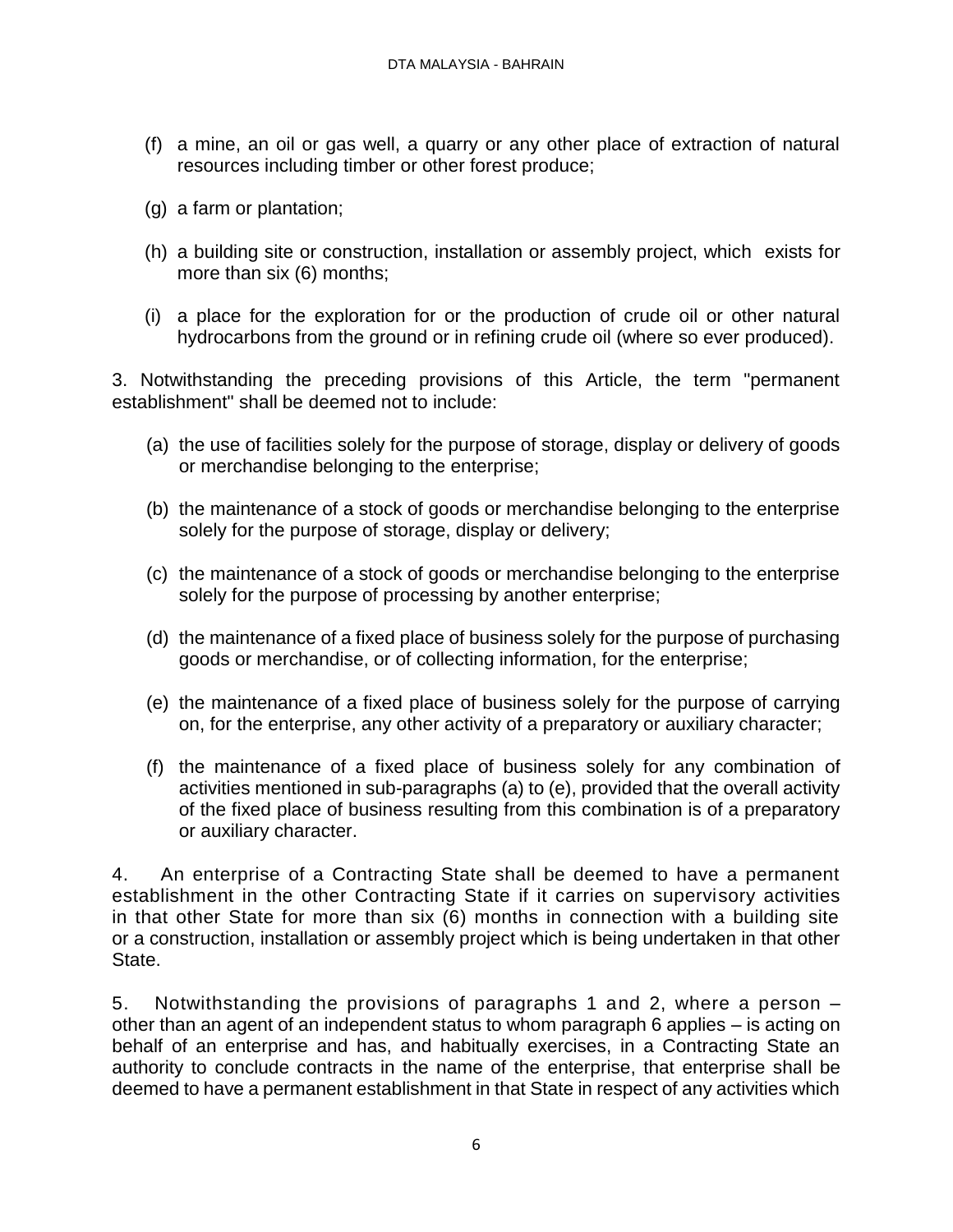that person undertakes for the enterprise, unless the activities of such person are limited to those mentioned in paragraph 3 which, if exercised through a fixed place of business, would not make this fixed place of business a permanent establishment under the provisions of that paragraph.

6. An enterprise shall not be deemed to have a permanent establishment in a Contracting State merely because it carries on business in that State through a broker, general commission agent or any other agent of an independent status, provided that such persons are acting in the ordinary course of their business.

7. The fact that a company which is a resident of a Contracting State controls or is controlled by a company which is a resident of the other Contracting State, or which carries on business in that other State (whether through a permanent establishment or otherwise), shall not of itself constitute either company a permanent establishment of the other.

### Article 6 **INCOME FROM IMMOVABLE PROPERTY**

1. Income derived by a resident of a Contacting State from immovable property situated in the other Contracting State shall be taxable in that other State.

2. For the purposes of this Agreement, the term "immovable property" shall be defined in accordance with the laws of the Contracting State in which the property in question is situated. The term shall in any case include property accessory to immovable property, livestock and equipment used in agriculture and forestry, rights to which the provisions of general law respecting landed property apply, usufruct of immovable property and rights to variable or fixed payments as consideration for the working of, or the right to work, mineral deposits, oil or gas wells, quarries and other places of extracting of natural resources including timber or other forest produce. Ships, boats and aircraft shall not be regarded as immovable property.

3. The provisions of paragraph 1 shall apply to income derived from the direct use, letting, or use in any other form of immovable property. 4. The provisions of paragraphs 1 and 3 shall also apply to the income from immovable property of an enterprise and to income from immovable property used for the performance of independent personal services.

## Article 7 **BUSINESS PROFITS**

1. The profits of an enterprise of a Contracting State shall be taxable only in that State unless the enterprise carries on business in the other Contracting State through a permanent establishment situated therein. If the enterprise carries on business as aforesaid, the profits of the enterprise may be taxed in the other State but only on so much thereof as is attributable to that permanent establishment.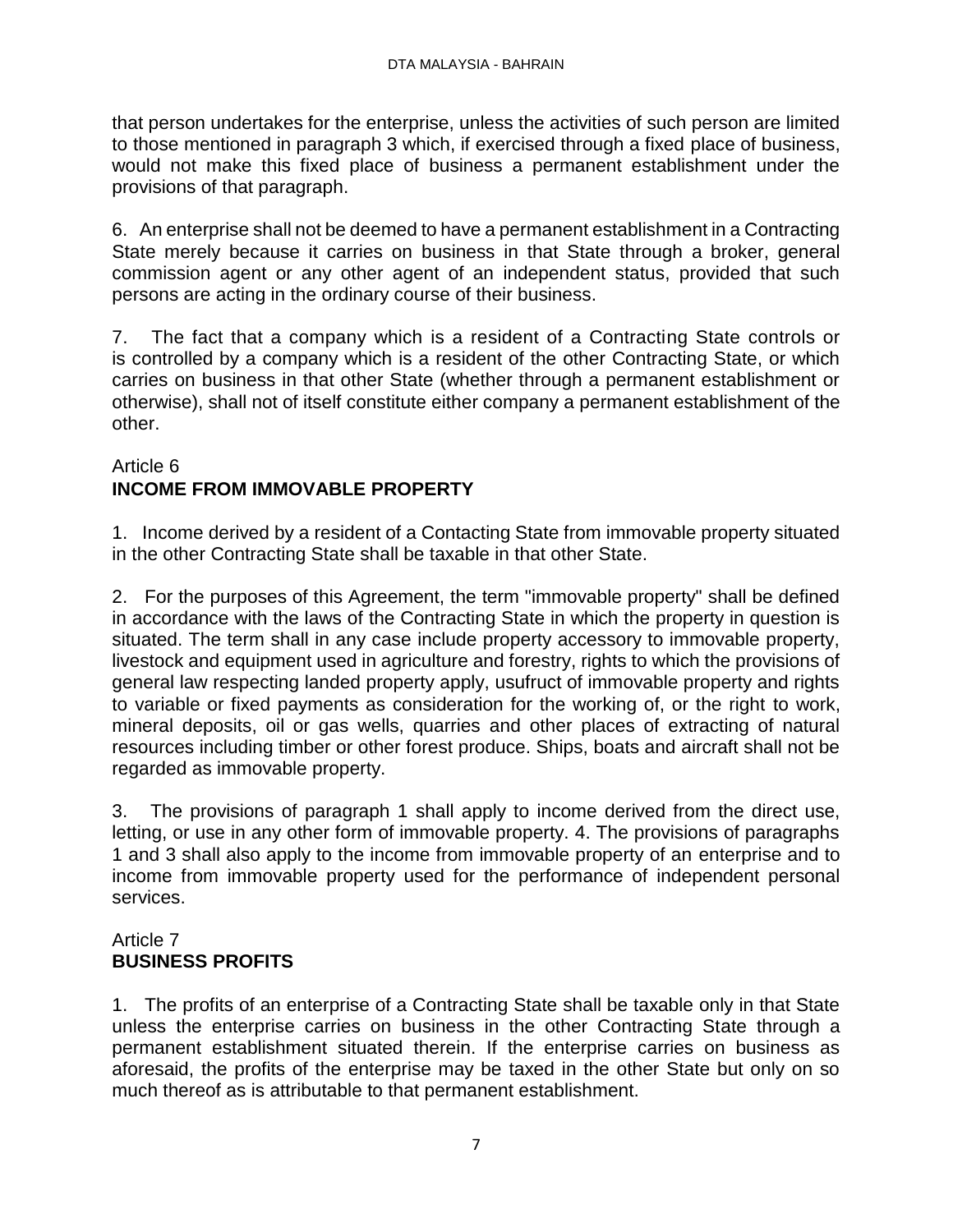2. Subject to the provisions of paragraph 3, where an enterprise of a Contracting State carries on business in the other Contracting State through a permanent establishment situated therein, there shall in each Contracting State be attributed to that permanent establishment the profits which it might be expected to make if it were a distinct and separate enterprise engaged in the same or similar activities under the same or similar conditions and dealing wholly independently with the enterprise of which it is a permanent establishment.

3. In determining the profits of a permanent establishment, there shall be allowed as deductions expenses including executive and general administrative expenses, which would be deductible if the permanent establishment were an independent enterprise, insofar as they are reasonably allocable to the permanent establishment, whether incurred in the State in which the permanent establishment is situated or elsewhere.

4. In so far as it has been customary in a Contracting State to determine the profits to be attributed to a permanent establishment on the basis of an apportionment of the total profits of the enterprise to its various parts, nothing in paragraph 3 shall preclude the State from determining the profits to be taxed by such an apportionment as may be customary; the method of apportionment shall, however be such that the result will be in accordance with the principles contained in this Article.

5. No profits shall be attributed to a permanent establishment by reason of the mere purchase by that permanent establishment of goods or merchandise for the enterprise.

6. For the purposes of the preceding paragraphs, the profits to be attributed to the permanent establishment shall be determined by the same method year by year unless there is good and sufficient reason to the contrary.

7. Where profits include items of income which are dealt with separately in other Articles of this Agreement, then the provisions of those Articles shall not be affected by the provisions of this Article.

## Article 8 **SHIPPING AND AIR TRANSPORT**

1. (a) Income and profits which an enterprise of Bahrain derives from the operation of aircraft in international traffic, including income and profits incidental to this operation, shall be exempted in Malaysia from the taxes referred to in Article 2 paragraph 2(a).

(b) Income and profits which any enterprise of Malaysia derives from the operation of aircraft in international traffic, including income and profits incidental to this operation, shall be exempted in Bahrain from the taxes referred to in Article 2 paragraph 2(b).

2. Notwithstanding the provisions of Articles 3 paragraph 1(f) of this Agreement: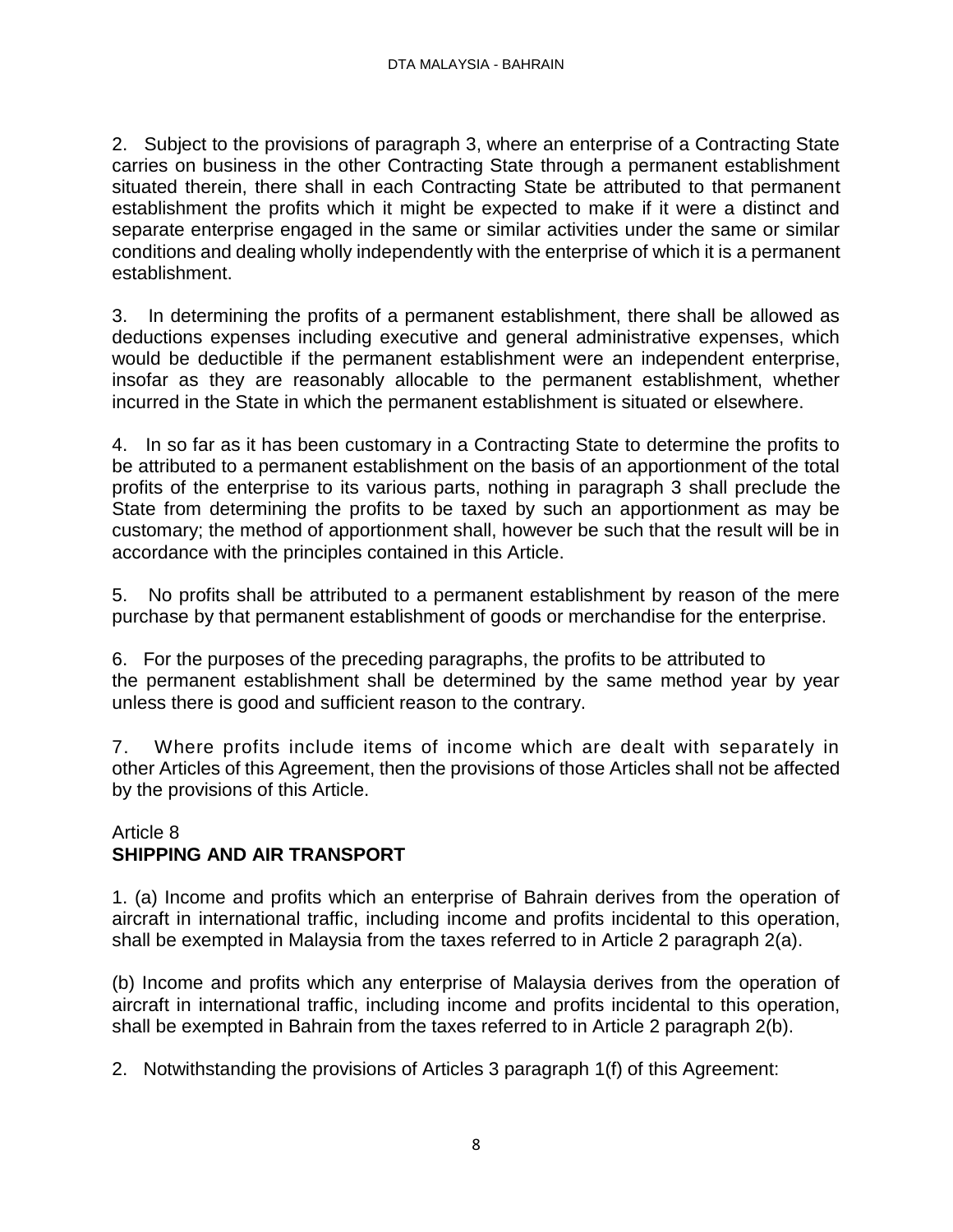- (a) for purposes of paragraph 1 of this Article the term "enterprise of Bahrain" means an enterprise designated by the Government of Bahrain; and the term "enterprise of Malaysia" means an enterprise designated by the Government of Malaysia; and
- (b) the two Governments shall exchange through diplomatic channels lists of designated enterprises, and such lists may be amended through the same procedure.

3. Income and profits from the operation of ships in international traffic may be taxed only in the Contracting State in which the enterprise is situated.

4. The provisions of preceding paragraphs shall also apply to income and profits from participation in a pool, a joint business or an international operating agency.

5. The term "income and profits from operation of aircraft in international traffic and operation of ships in international traffic" shall include the income and profits from:

- (a) the alienation, charter or rental of ships or aircraft (as the case may be); and
- (b) the alienation or rental of containers or other equipment related to ships or aircraft (as the case may be);

by the enterprise provided that such charter, rental or alienation is incidental to the operation by that enterprise in international traffic.

#### Article 9 **ASSOCIATED ENTERPRISES**

#### **Where**

(a) an enterprise of a Contracting State participates directly or indirectly in the management, control or capital of an enterprise of the other Contracting State; or

(b) the same persons participate directly or indirectly in the management, control or capital of an enterprise of a Contracting State and an enterprise of the other Contracting State, and in either case conditions are made or imposed between the two enterprises in their commercial or financial relations which differ from those which would be made between independent enterprises, then any profits which would, but for those conditions, have accrued to one of the enterprises, but, by reason of those conditions, have not so accrued, may be included in the profits of that enterprise and taxed accordingly.

Article 10 **DIVIDENDS**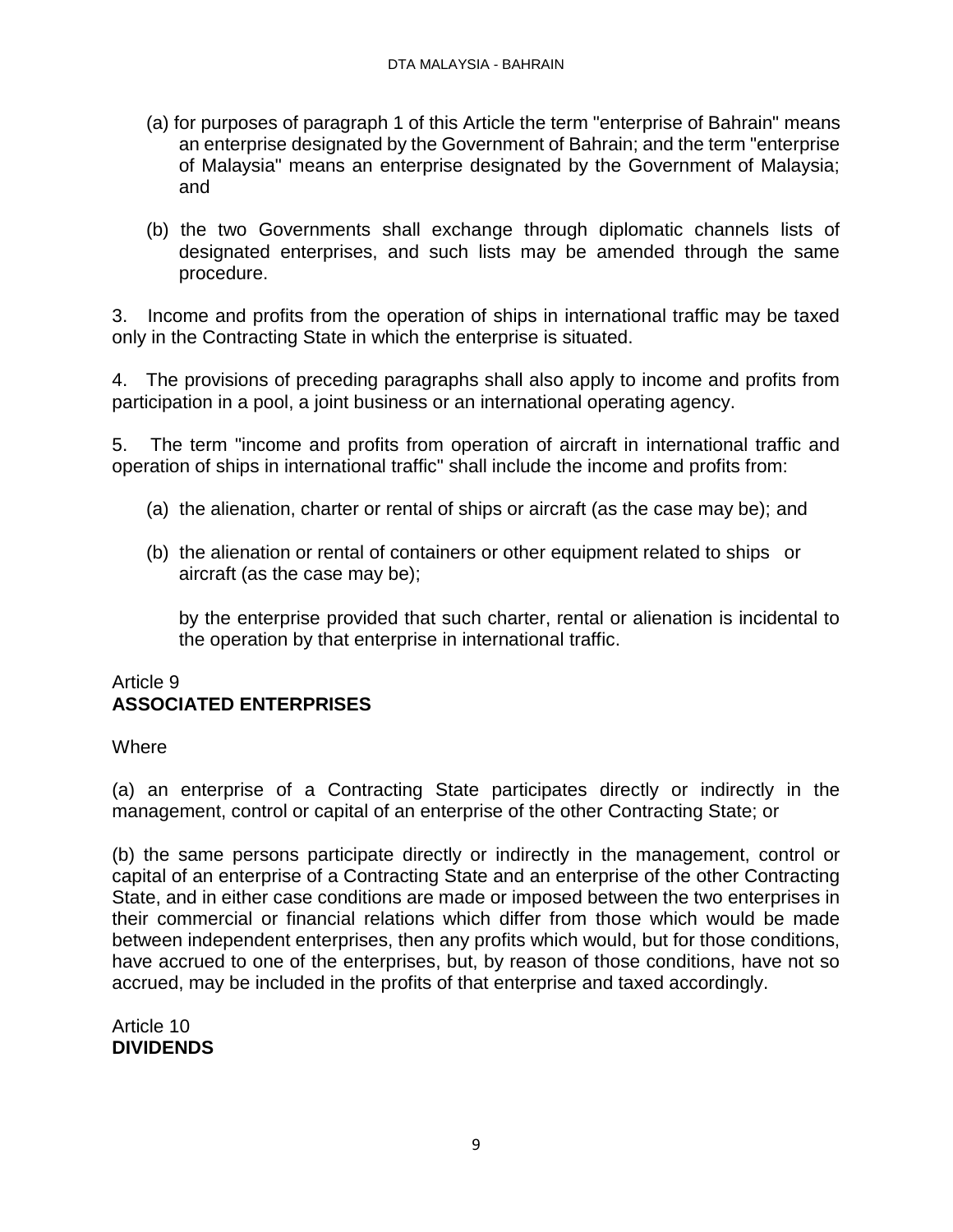1. Dividends paid by a company which is a resident of a Contracting State to a resident of the other Contracting State shall be taxed in that other State.

2. However, such dividends may also be taxed in the Contracting State of which the company paying the dividends is a resident and according to the laws of that State, but if the recipient is the beneficial owner of the dividends the tax so charged shall not exceed 5 per cent of the gross amount of the dividends.

3. Notwithstanding the provisions of paragraph 2 of this Article, as long as Malaysia does not impose a tax on dividends in addition to the tax chargeable on the profits or income of a company, dividends paid by a company which is a resident of Malaysia to a resident of Bahrain shall be exempt from any tax in Malaysia which may be chargeable on dividends in addition to the tax chargeable on the profits or income of the company. However, where Malaysia imposes a tax on dividends in addition to the tax chargeable on the profits or income of a Company, the rate as prescribed under the provisions of paragraph 2 shall apply.

4. The term "dividends" as used in this Article means income from shares, "jouissance" shares or "jouissance" rights, mining shares, founders' shares or other rights not being debt-claims, participating in profits, as well as income treated as distribution by the taxation laws of the State of which the company making the distribution is a resident.

5. The provisions of paragraphs 1 and 2 shall not apply if the beneficial owner of the dividends, being a resident of a Contracting State, carries on business in the other Contracting State, of which the company paying the dividends is a resident, through a permanent establishment situated therein, and the holding in respect of which the dividends are paid is effectively connected with such permanent establishment. In such a case, the provisions of Article 7 shall apply.

6. Where a company which is a resident of a Contracting State derives income or profits from the other Contracting State, that other State may not impose any tax on the dividends paid by the company to persons who are not residents of that other State, or subject the company's undistributed profits to a tax on undistributed profits, even if the dividends paid or the undistributed profits consist wholly or partly of income or profits arising in such other State.

# Article 11 **INCOME FROM DEBT-CLAIMS**

1. Income from debt-claims arising in a Contracting State and paid to a resident of the other Contracting State shall be taxed in that other State.

2. However, such income from debt-claims may also be taxed in the Contracting State in which it arises, and according to the laws of that State, but if the recipient is the beneficial owner of the income from debt-claims, the tax so charged shall not exceed 5 per cent of the gross amount of the income.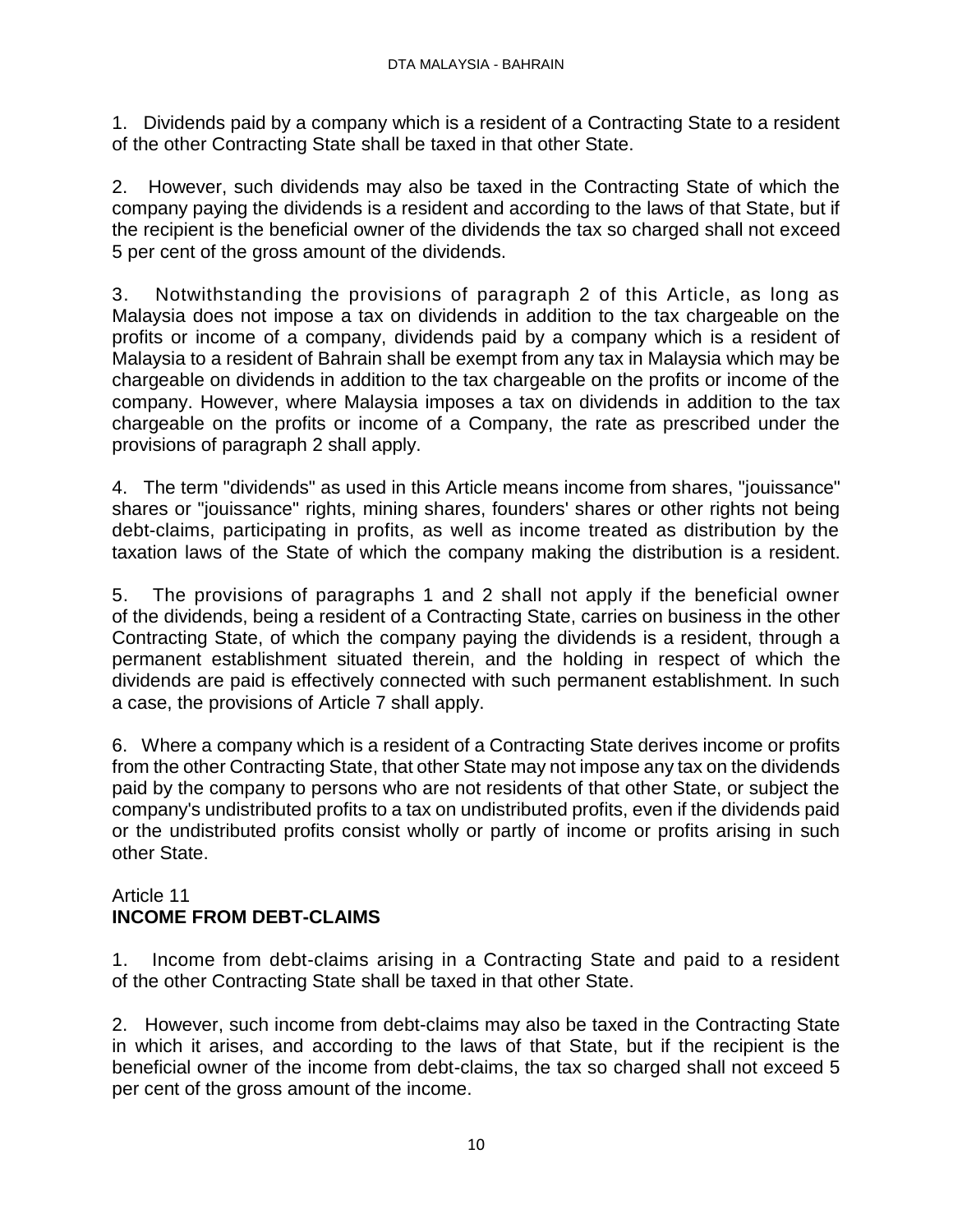3. Notwithstanding the provisions of paragraph 2, the Government of a Contracting State shall be exempt from the tax in the other Contracting State in respect of income from debt-claims derived by the Government from that other State.

4. For the purposes of paragraph 3, the term "Government":

- (a) in the case of Malaysia means the Government of Malaysia and shall include:
	- (i) the governments of the States of Malaysia;
	- (ii) the Bank Negara Malaysia;
	- (iii) the local authorities;
	- (iv) the statutory bodies; and
	- (v) the Export-Import Bank of Malaysia Berhad (EXIM Bank);
- (b) in the case [of] Bahrain means the Government of the State of Bahrain and shall include:
	- (i) the local authorities;
	- (ii) the statutory bodies;
	- (iii) the Bahrain Development Bank; and
	- (iv) Bahrain Monetary Agency.

5. The term "income from debt-claims" as used in this Article means income from debtclaims of every kind, whether or not secured by mortgage, and whether or not carrying a right to participate in the debtor's profits, and in particular, income from government securities and income from bonds or debentures including premiums and prizes attaching to such securities or debentures.

6. The provisions of paragraphs 1, 2 and 3 shall not apply if the beneficial owner of the income from debt-claims being a resident of a Contracting State, carries on business in the other Contracting State in which the income from debt claims arises, through a permanent establishment situated therein, and the debt claim in respect of which the income is paid is effectively connected with such permanent establishment. In such a case, the provisions of Article 7 shall apply.

7. Income from debt-claims shall be deemed to arise in a Contracting State when the payer is that State itself, a political subdivision, a local authority or a statutory body thereof, or a resident of that State. Where, however, the person paying the income from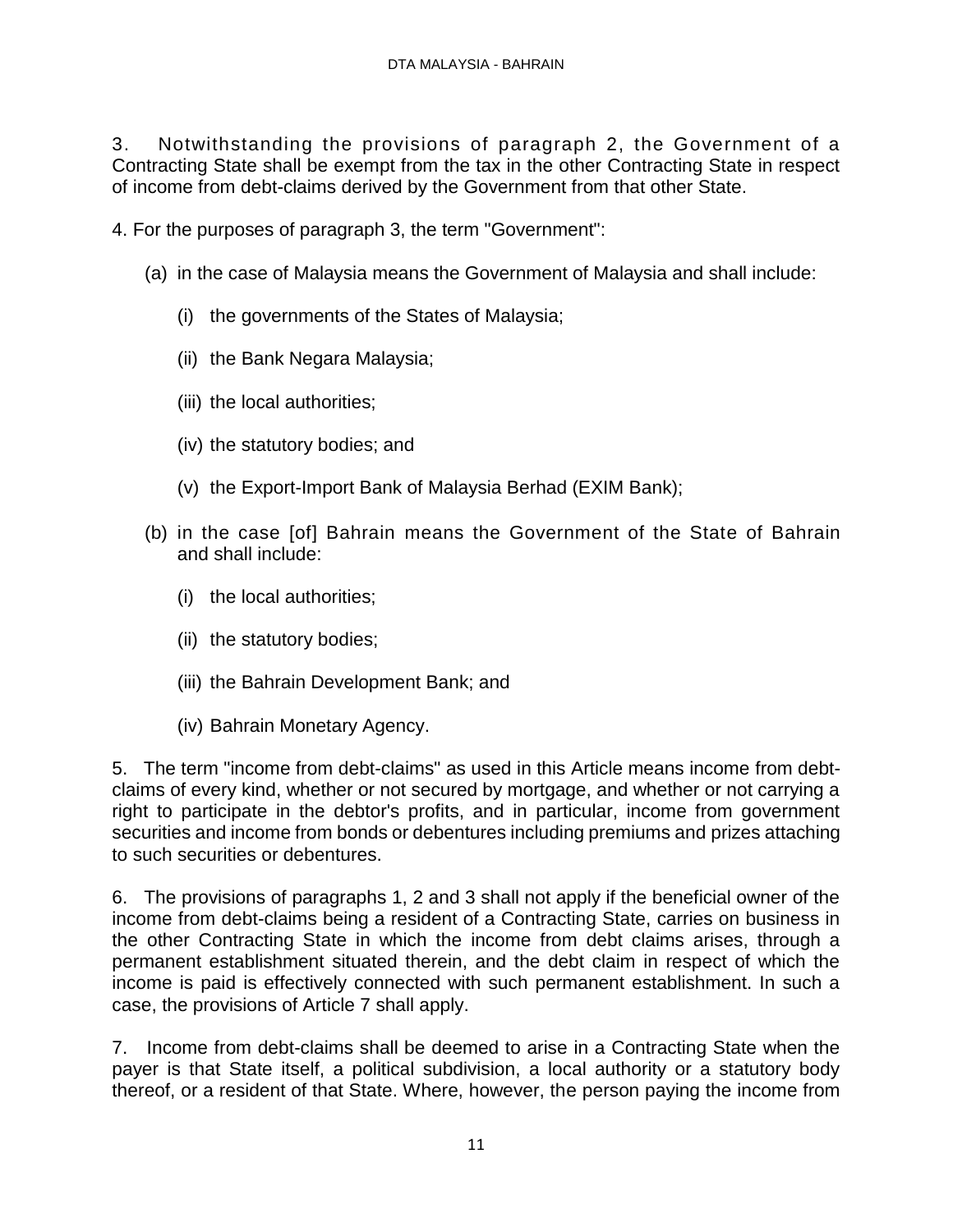debt-claims, whether he is a resident of a Contracting State or not, has in a Contracting State a permanent establishment in connection with which the indebtedness on which the income from debt-claims is paid was incurred, and such income is borne by such permanent establishment, then such income shall be deemed to arise in the State in which the permanent establishment is situated.

8. Where, by reason of a special relationship between the payer and the beneficial owner or between both of them and some other person, the amount of the income from debtclaims paid, having regard to the debt-claims for which it is paid, exceeds the amount which would have been agreed upon by the payer and the beneficial owner in the absence of such relationship, the provisions of this Article shall apply only to the last-mentioned amount. In such case, the excess part of the payments shall remain taxable according to the laws of each Contracting State, due regard being had to the other provisions of this Agreement.

# Article 12 **ROYALTIES**

1. Royalties arising in a Contracting State and paid to a resident of the other Contracting State shall be taxed in that other State.

2. However, such royalties may also be taxed in the Contracting State in which they arise, and according to the laws of that State, but if the recipient is the beneficial owner of the royalties, the tax so charged shall not exceed 8 per cent of the gross amount of the royalties.

3. The term "royalties" as used in this Article means payments of any kind received as a consideration for the use of, or the right to use, any copyright of literary, artistic or scientific work including cinematography films and works recorded for broadcasting or television, any patent, trade mark, design or model, plan, secret formula or process, or for the use of, or the right to use, industrial, commercial or scientific equipment, or for information concerning industrial, commercial or scientific experience but the term does not include payments in respect of the operation of oil or gas wells, or the extraction of mineral deposits or other natural resources.

4. The provisions of paragraphs 1 and 2 shall not apply if the beneficial owner of the royalties, being a resident of a Contracting State, carries on business in the other Contracting State in which the royalties arise, through a permanent establishment situated therein, and the right or property in respect of which the royalties are paid is effectively connected with such permanent establishment. In such a case, the provisions of Article 7 shall apply.

5. Royalties shall be deemed to arise in a Contracting State when the payer is that State itself, a political subdivision, a local authority or a statutory body thereof, or a resident of that State. Where, however, the person paying such royalties, whether he is a resident of a Contracting State or not, has in a Contracting State a permanent establishment in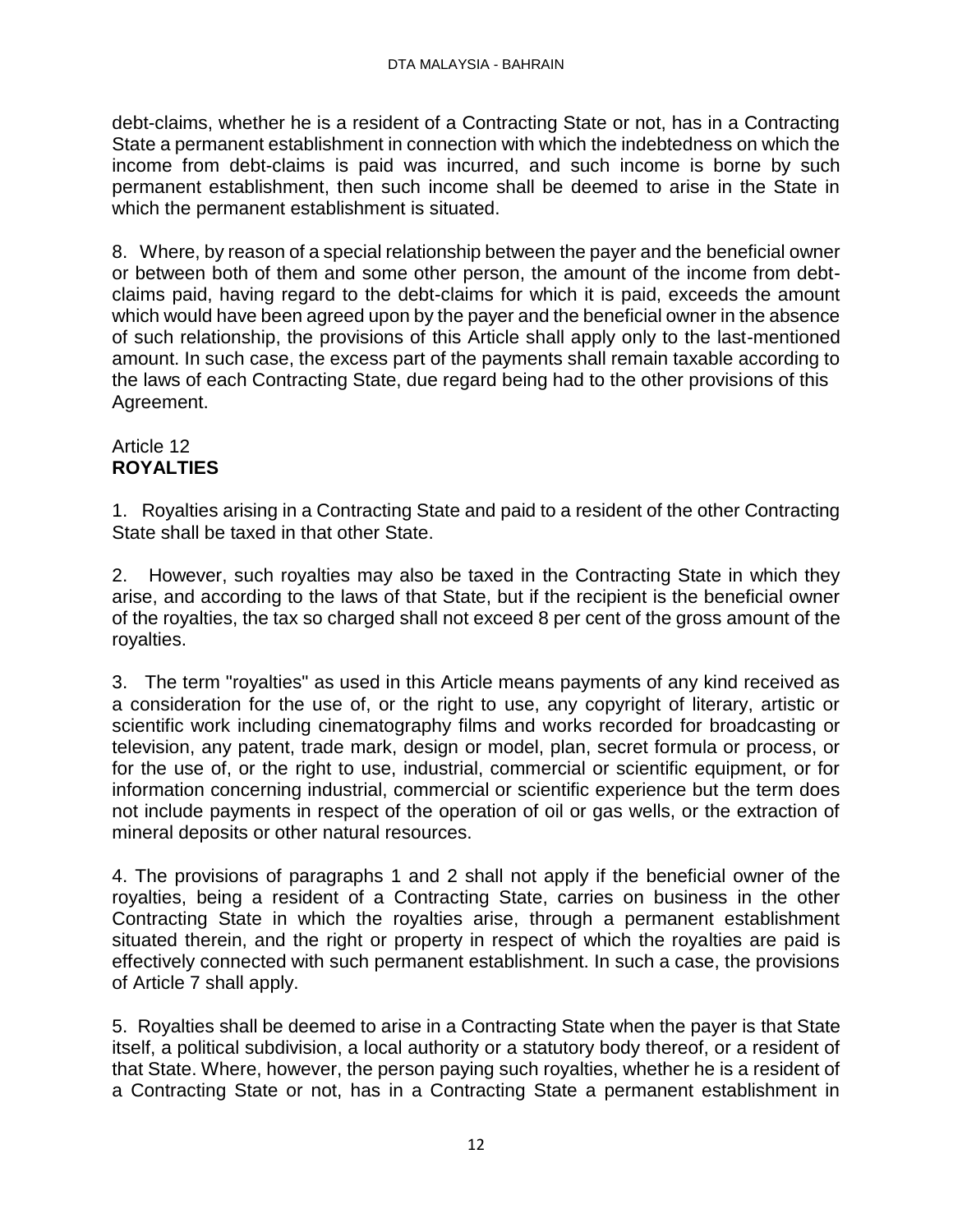connection with which the obligation to pay the royalties was incurred, and such royalties are borne by such permanent establishment, then such royalties shall be deemed to arise in the State in which the permanent establishment is situated.

6. Where, by reason of a special relationship between the payer and the beneficial owner or between both of them and some other person, the amount of the royalties, having regard to the use, right or information for which they are paid, exceeds the amount which would have been agreed upon by the payer and the beneficial owner in the absence of such relationship, the provisions of this Article shall apply only to the last-mentioned amount. In such case, the excess part of the payments shall remain taxable according to the laws of each Contracting State, due regard being had to the other provisions of this Agreement.

# Article 13 **FEES FOR TECHNICAL SERVICES**

1. Fees for technical services arising in a Contracting State and paid to a resident of the other Contracting State shall be taxed in that other State.

2. However, such fees for technical services may also be taxed in the Contracting State in which they arise and according to the laws of that State, but where the beneficial owner of the fees for technical services is a resident of the other Contracting State the tax so charged shall not exceed 10 per cent of the gross amount of the fees for technical services.

3. The term "fees for technical services" as used in this Article means payments of any kind to any person, other than to an employee of the person making the payments, in consideration for any services of a technical, managerial or consultancy nature.

4. The provisions of paragraph 1 of this Article shall not apply if the beneficial owner of the fees for technical services, being a resident of a Contracting State, carries on business in the other Contracting State in which the fees for technical services arise through a permanent establishment situated therein, or performs in that other State independent personal services, and the fees for technical services are effectively connected with such permanent establishment or such services. In such a case, the provisions of Article 7 or Article 15, as the case may be, shall apply.

5. Fees for technical services shall be deemed to arise in a Contracting State when the payer is that State itself, a political subdivision, a local authority or a statutory body thereof, or resident of that State. Where, however, the person paying the fees for technical services, whether he is a resident of a Contracting State or not, has in a Contracting State a permanent establishment in connection with which the obligation to pay the fees for technical services was incurred, and such fees for technical services are borne by such permanent establishment, then such fees for technical services shall be deemed to arise in the Contracting State in which the permanent establishment is situated.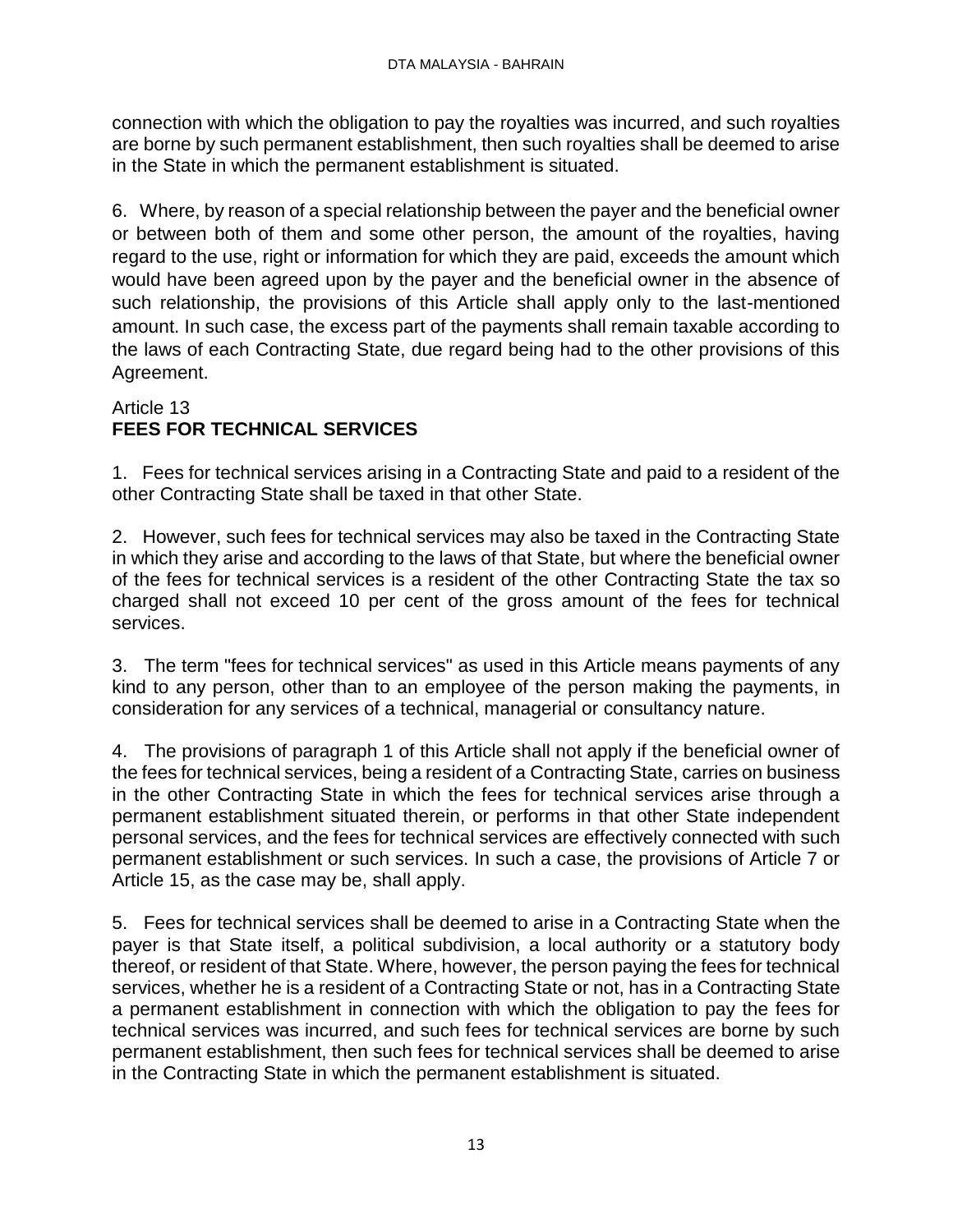6. Where, by reason of a special relationship between the payer and the beneficial owner or between both of them and some other person, the amount of the fees for technical services paid exceeds, for whatever person, the amount which would have been agreed upon by the payer and the beneficial owner in the absence of such relationship, the provisions of this Article shall apply to the last-mentioned amount. In such case, the excess part of the payments shall remain taxable according to the law of each Contracting State, due regard being had to the other provisions of this Agreement.

#### Article 14 **GAINS FROM THE ALIENATION OF PROPERTY**

1. Gains from the alienation of immovable property, as defined in paragraph 2 of Article 6, may be taxed in the Contracting State in which such property is situated.

2. Gains from the alienation of movable property forming part of the business property of a permanent establishment which an enterprise of a Contracting State has in the other Contracting State or of movable property available to a resident of a Contracting State in the other Contracting State for the purpose of performing professional services, including such gains from the alienation of such a permanent establishment (alone or together with the whole enterprise) may be taxed in that other State.

3. Gains from the alienation of ships or aircraft operated by an enterprise of a Contracting State in international traffic and movable property pertaining to the operation of such ships or aircraft shall be taxable only in the State of which the enterprise is a resident.

4. Gains from the alienation of shares of the capital stock of a company the property of which consists directly or indirectly principally of immovable property situated in a Contracting State may be taxed in that State.

5. Gains from the alienation of any property other than that referred to in the above paragraphs shall be taxable in the Contracting State of which the alienator is a resident.

### Article 15 **INDEPENDENT PERSONAL SERVICES**

1. Income derived by a resident of a Contracting State in respect of professional services or other independent activities of a similar character shall be taxable only in that State. However, in the following circumstances such income may be taxed in the other Contracting State:

- (a) if his stay in the other State is for a period or periods amounting to or exceeding in the aggregate 183 days in the fiscal year concerned; or
- (b) if the remuneration for his services in the other State is either derived from residents of that State or borne by a permanent establishment which a person not resident in that State has in that State and which, in either case exceeds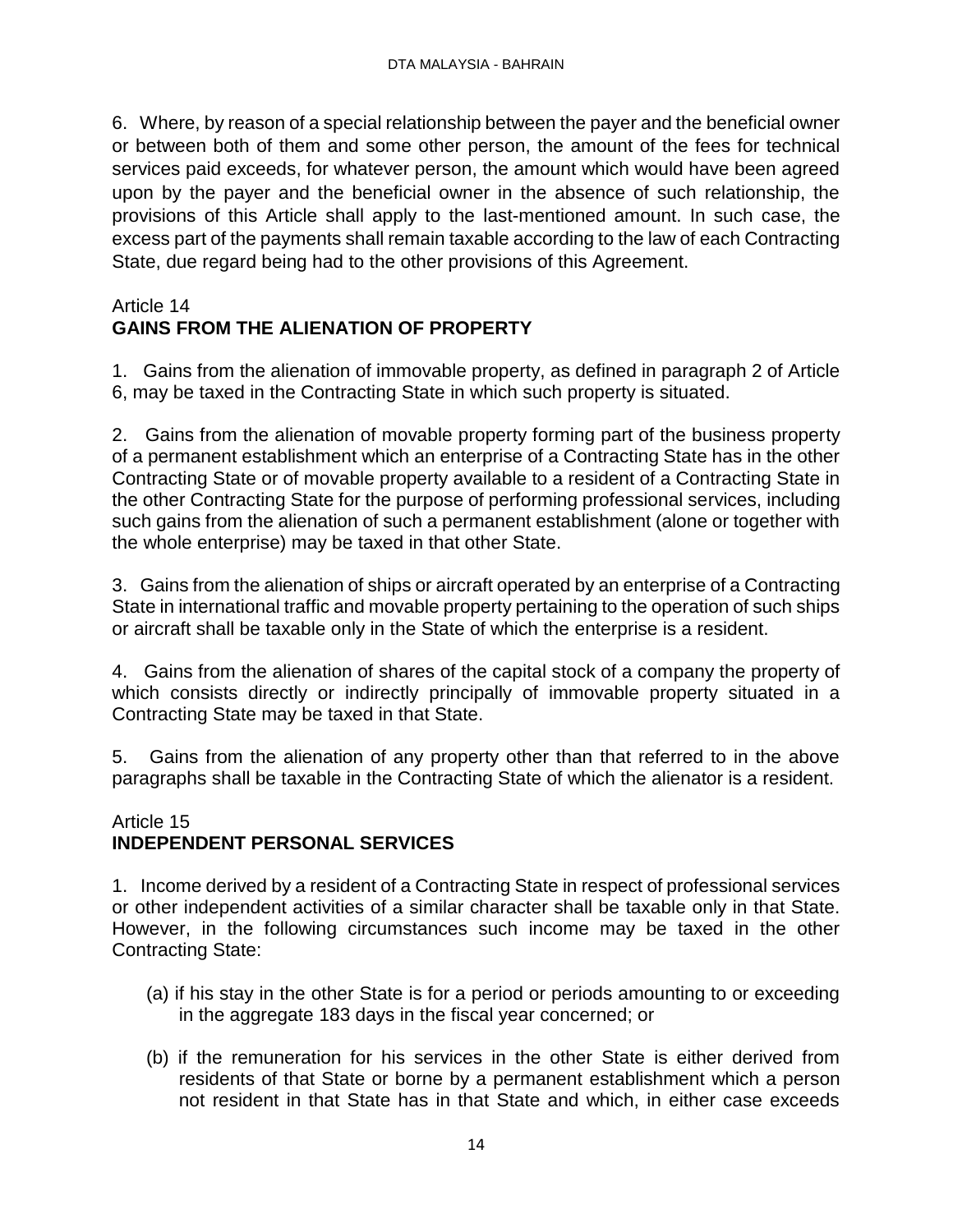twelve thousand (12,000) US dollars in the calendar year concerned, notwithstanding that his stay in that State is for a period or periods amounting to less than 183 days during that fiscal year.

2. The term "professional services" includes especially independent scientific, literary, artistic, educational or teaching activities as well as the independent activities of physicians, lawyers, engineers, architects, dentists and accountants.

## Article 16 **DEPENDENT PERSONAL SERVICES**

1. Subject to the provisions of Articles 17, 19, 20, 21 and 22, salaries, wages and other similar remuneration derived by a resident of a Contracting State in respect of an employment shall be taxable only in that State unless the employment is exercised in the other Contracting State. If the employment is so exercised, such remuneration as is derived therefrom may be taxed in that other State.

2. Notwithstanding the provisions of paragraph 1, remuneration derived by a resident of a Contracting State in respect of an employment exercised in the other Contracting State shall be taxable only in the first-mentioned State if:

- (a) the recipient is present in the other Contracting State for a period or periods not exceeding in the aggregate 183 days in the fiscal year concerned; and
- (b) the remuneration is paid by, or on behalf of, an employer who is not a resident of the other State; and
- (c) the remuneration is not borne by a permanent establishment which the employer has in the other State.

3. Notwithstanding the preceding provisions of this Article, remuneration in respect of an employment exercised aboard a ship or aircraft operated in international traffic by an enterprise of a Contracting State may be taxed only in that State.

# Article 17 **DIRECTORS' FEES**

Directors' fees and similar payments derived by a resident of a Contracting State in his capacity as a member of the board of directors of a company which is a resident of the other Contracting State, may be taxed in that other State.

# Article 18 **ARTISTES AND SPORTSMEN**

1. Notwithstanding the provisions of Articles 15 and 16 income derived by a resident of a Contracting State as an entertainer, such as a theatre, motion picture, radio or television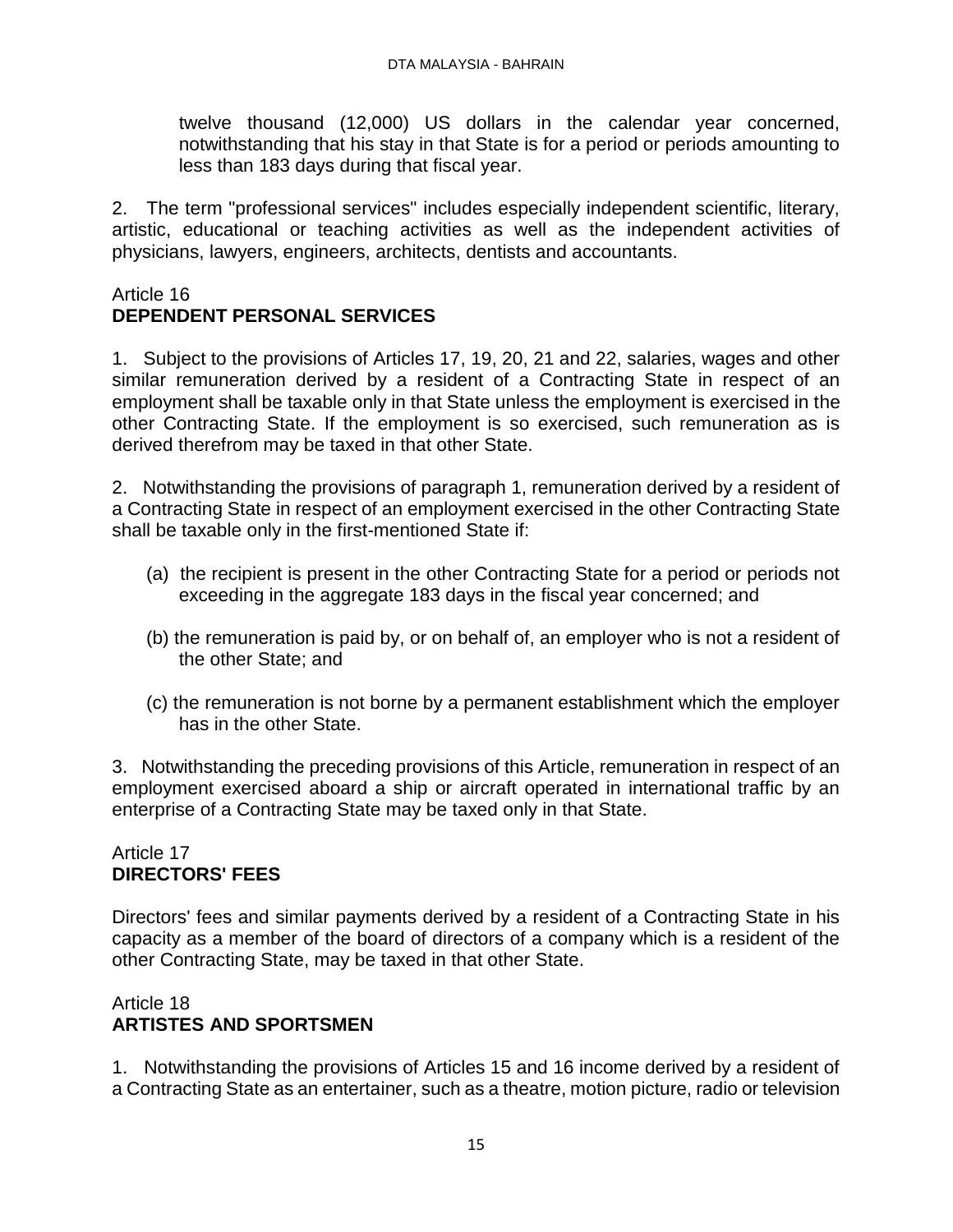artiste, or a musician, or as a sportsman, from his personal activities as such exercised in the other Contracting State, may be taxed in that other State.

2. Where income in respect of personal activities exercised by an entertainer or a sportsman in his capacity as such accrues not to the entertainer or sportsman himself but to another person, that income may, notwithstanding the provisions of Articles 7, 15 and 16, be taxed in the Contracting State in which the activities of the entertainer or sportsman are exercised.

3. The provisions of paragraphs 1 and 2 shall not apply to remuneration or profits derived from activities exercised in a Contracting State if the visit to that State is directly or indirectly supported wholly or substantially from the public funds of the other Contracting State, a political subdivision, a local authority or a statutory body thereof.

# Article 19 **PENSIONS**

Subject to the provisions of paragraph 2 of Article 20, any pension and other similar remuneration for past employment arising in a Contracting State (including pensions and payment under social security legislation) and paid to a resident of the other Contracting State shall be taxable only in that other State.

# Article 20 **GOVERNMENT SERVICE**

1. (a) Salaries, wages and other similar remuneration, other than a pension, paid by a Contracting State or a political subdivision or a local authority or a statutory body thereof to any individual in respect of services rendered to that State or political subdivision or local authority or statutory body thereof shall be taxable only in that State.

(b) However, such salaries, wages and other similar remuneration, shall be taxable only in the other Contracting State if the services are rendered in that other State and the recipient is a resident of that other State who:

- (i) is a national of that other State; or
- (ii) did not become a resident of that other State solely for the purpose of performing the services.

2. Any pension paid by, or out [of] funds created by, a Contracting State or a political subdivision or a local authority or a statutory body thereof to any individual in respect of services rendered to that State or political subdivision or local authority or statutory body shall be taxable only in that State.

3. The provisions of Articles 16, 17 and 19 shall apply to salaries, wages and other similar remuneration or pensions in respect of services rendered in connection with any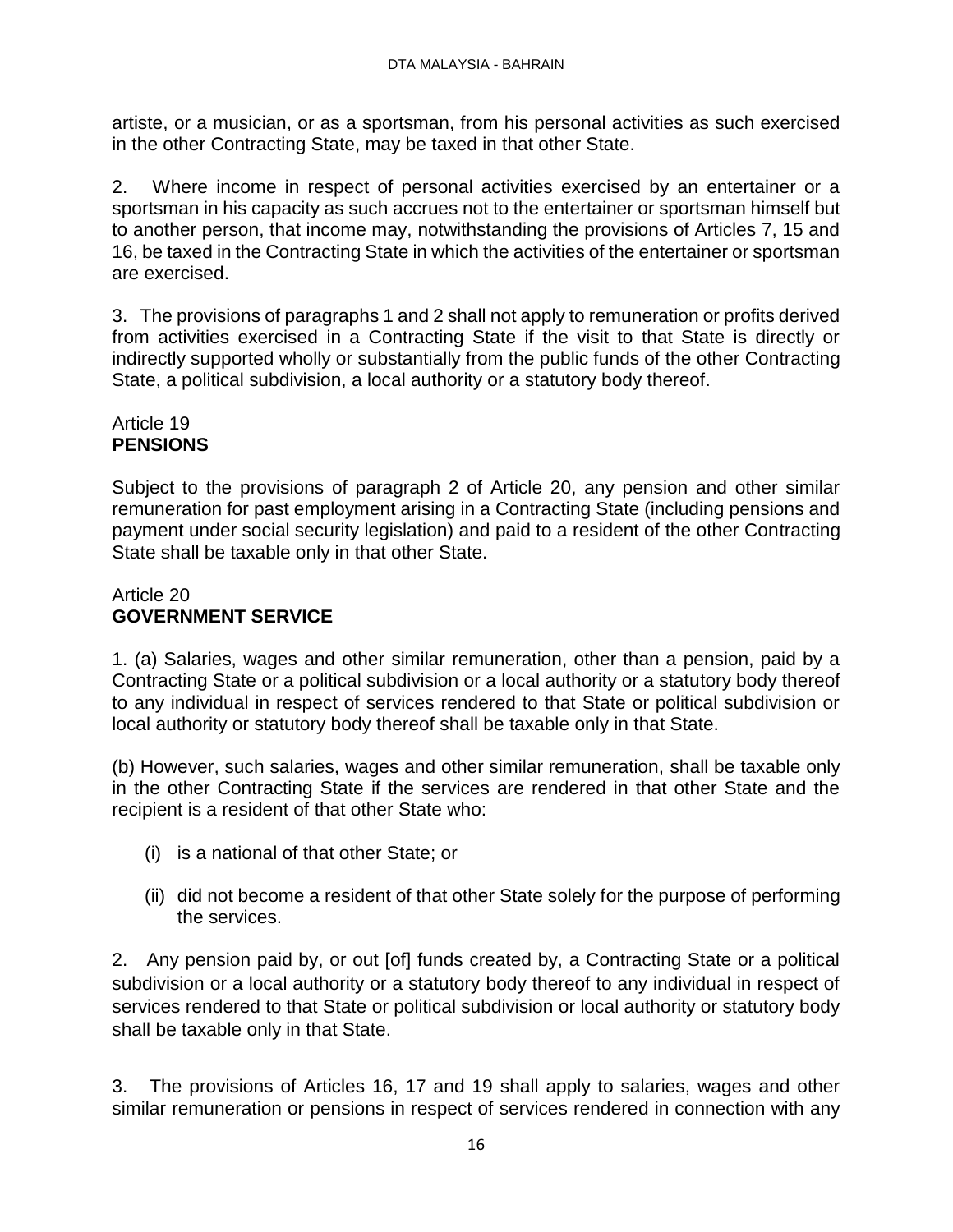business carried on by a Contracting State or a political subdivision or a local authority or a statutory body thereof.

## Article 21 **STUDENTS AND TRAINEES**

An individual who is a resident of a Contracting State immediately before making a visit to the other Contracting State and is present in [the] other State solely:

- (a) as a student at a recognised university, college, school or other similar recognised educational institution in that other State;
- (b) as a business or technical apprentice; or
- (c) as recipient of a grant, allowance or award for the primary purpose of study, research or training from the Government of either State or from a scientific, educational, religious or charitable organization or under a technical assistance programme entered into by the Government of either State, shall be exempt from tax in that other State on:
	- (i) all remittances from abroad for the purposes of his maintenance, education, study, research or training;
	- (ii) the amount of such grant, allowance or award; and
	- (iii) any remuneration not exceeding four thousand five hundred (4,500) US dollars per annum in respect of services in that other State provided the services are performed in connection with his study, research or training or are necessary for the purposes of his maintenance.

#### Article 22

# **LECTURERS AND RESEARCHERS**

1. An individual who is a resident of a Contracting State immediately before making a visit to the other Contracting State, and who, at the invitation of any public university, college, institution primarily for research purposes or other similar public institutions, visits that other State for a period not exceeding three years solely for the purpose of teaching or research or both at such public institution shall be exempt from tax in that other State on any remuneration for such teaching or research.

2. This Article shall not apply to income from research if such research is undertaken primarily for the private benefit of a specific person or persons.

Article 23 **OTHER INCOME**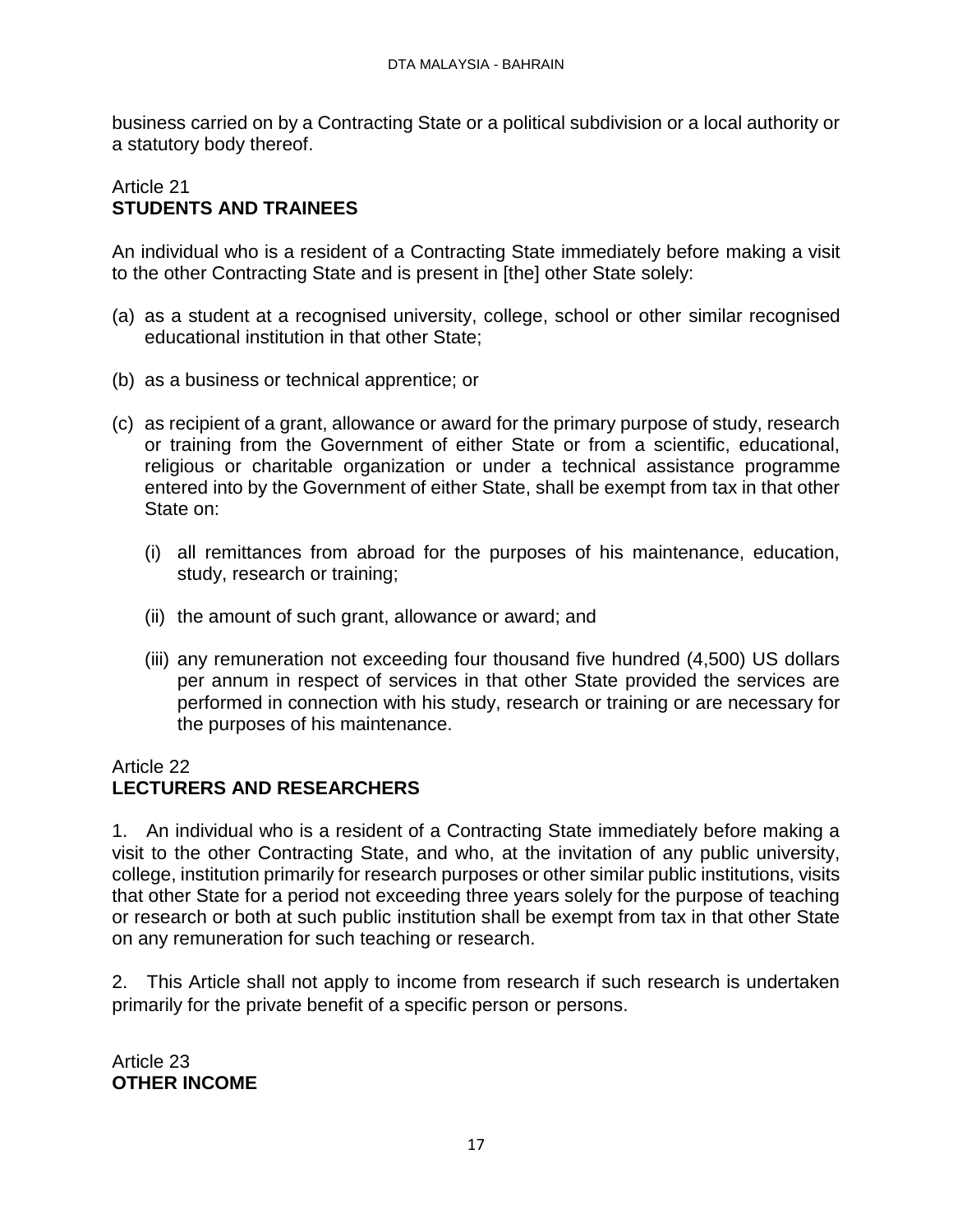Items of income of a resident of a Contracting State which are not expressly mentioned in the foregoing Articles of this Agreement shall be taxable only in that Contracting State except that if such income is derived from sources in the other Contracting State, it may also be taxed in that other State.

### Article 24 **MISCELLANEOUS PROVISIONS**

1. This Agreement shall not affect the right of residents of a Contracting State to benefit from tax and investment incentives, exemptions and allowances (excluding the allowances referred to in paragraph 4 of Article 26) provided for by the other Contracting State in accordance with its domestic laws, regulations and administrative practices.

2. Income derived from engaging in the exploration for or the production of crude oil or other natural hydrocarbons from the ground of Bahrain, or in refining crude oil (wheresoever produced) in Bahrain, shall be taxed in Bahrain pursuant to the Amiri Decree No. 22/1979.

# Article 25 **ELIMINATION OF DOUBLE TAXATION**

Double taxation shall be eliminated as follows:

1. Subject to the laws of Bahrain where a resident of Bahrain derives income which in accordance with the provisions of this Agreement may be taxed in Malaysia, Bahrain shall allow as a deduction from the tax on income of that person an amount equal to the tax on income paid in Malaysia before the deduction is given, which is attributable to the income which may be taxed in Bahrain.

2. Subject to the laws of Malaysia regarding the allowance as a credit against Malaysian tax in any country other than Malaysia, the Bahrain tax payable under the laws of Bahrain and in accordance with this Agreement by a resident of Malaysia in respect of income derived from Bahrain shall be allowed as a credit against Malaysian tax payable in respect of that income. Where such income is a dividend paid by a company which is a resident of Bahrain to a company which is a resident of Malaysia and which owns not less than 15 per cent of the voting shares of the company paying the dividend, the credit shall take into account the Bahrain tax payable by that company in respect of its income out of which the dividend is paid. The credit shall not, however, exceed that part of the Malaysian tax, as computed before the credit is given, which is attributable to such item of income.

3. For the purposes of paragraph 1, taxes which have been relieved or reduced in Malaysia by virtue of special incentive laws for the promotion of the economic development of Malaysia or any other provisions which may subsequently be introduced in Malaysia in modification of, or in addition to, those laws or by virtue of the provisions of this Agreement shall be deemed to have been paid and shall wherever applicable be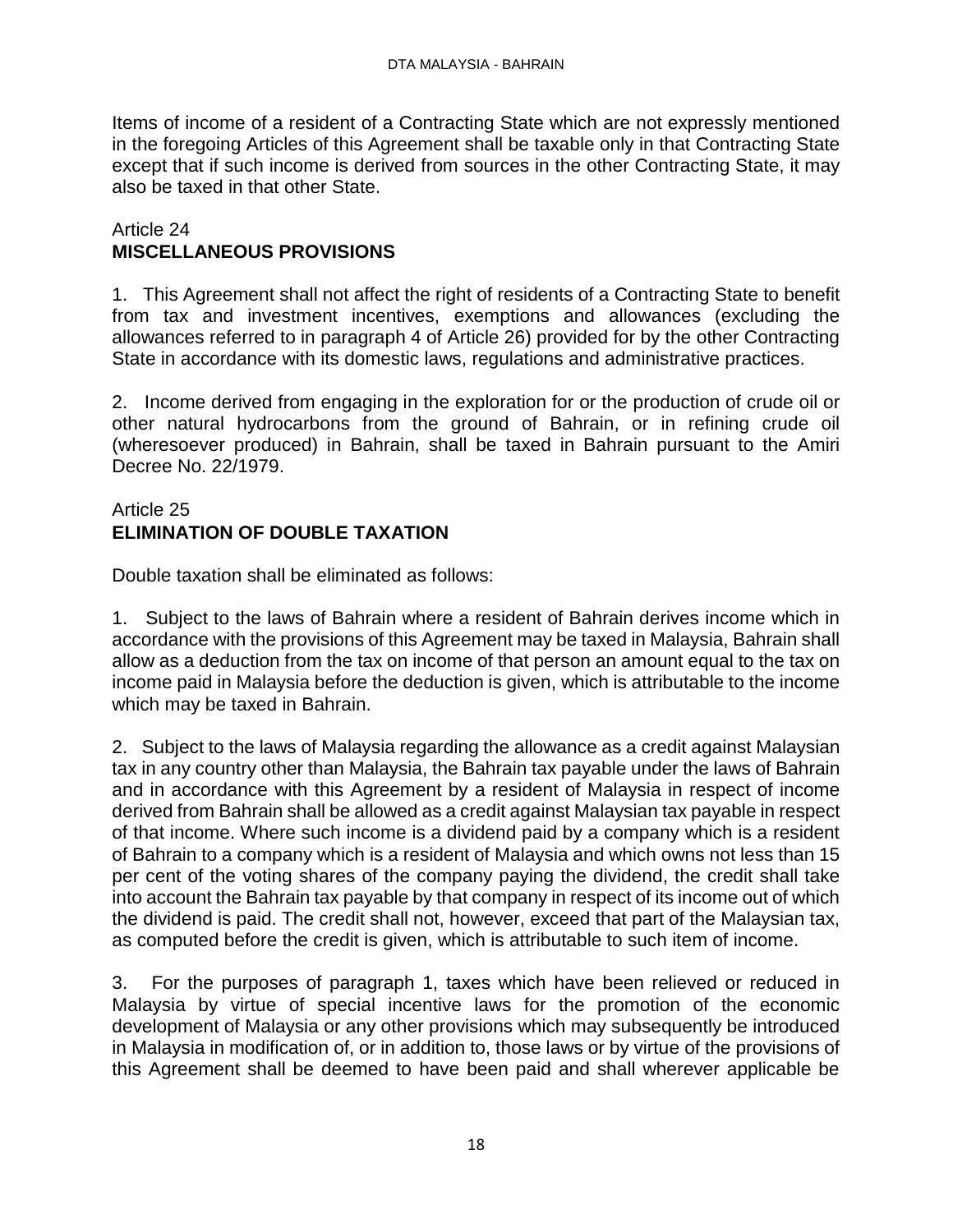allowed as a credit in Bahrain in an amount equal to the tax which would have been paid if no such relief or reduction had been made.

### Article 26 **NON-DISCRIMINATION**

1. The nationals of a Contracting State shall not be subjected in the other Contracting State to any taxation or any requirement connected therewith which is other or more burdensome than the taxation and connected requirements to which nationals of that other State in the same circumstances are or may be subjected.

2. The taxation on a permanent establishment which an enterprise of a Contracting State has in the other Contracting State shall not be less favourably levied in that other State than the taxation levied on enterprises of that other State carrying on the same activities.

3. Enterprises of a Contracting State, the capital of which is wholly or partly owned or controlled, directly or indirectly, by one or more residents of the other Contracting State, shall not be subjected in the first-mentioned State to any taxation or any requirement connected therewith which is other or more burdensome than the taxation and connected requirements to which other similar enterprises of that first-mentioned State are or may be subjected.

- 4. Nothing in this Article shall be construed as obliging:
	- (a) a Contracting State to grant to individuals who are resident of the other Contracting State any personal allowances, relief and reductions for tax purposes on account of civil status or family responsibilities which it grants to its own residents;
	- (b) Malaysia to grant to nationals of Bahrain not resident in Malaysia those personal allowances, relief and reductions for tax purposes which are by law available on the date of signature of this Agreement only to nationals of Malaysia who are not resident in Malaysia.

5. Nothing in this Article shall be construed so as to prevent either Contracting State from limiting to its nationals the enjoyment of tax incentives designed to promote economic development in that State.

6. In this Article, the term "taxation" means taxes to which this Agreement applies.

## Article 27

# **MUTUAL AGREEMENT PROCEDURE**

1. Where a resident of a Contracting State considers that the actions of one or both of the Contracting States result or will result for him in taxation not in accordance with this Agreement, he may, notwithstanding the remedies provided by the taxation laws of those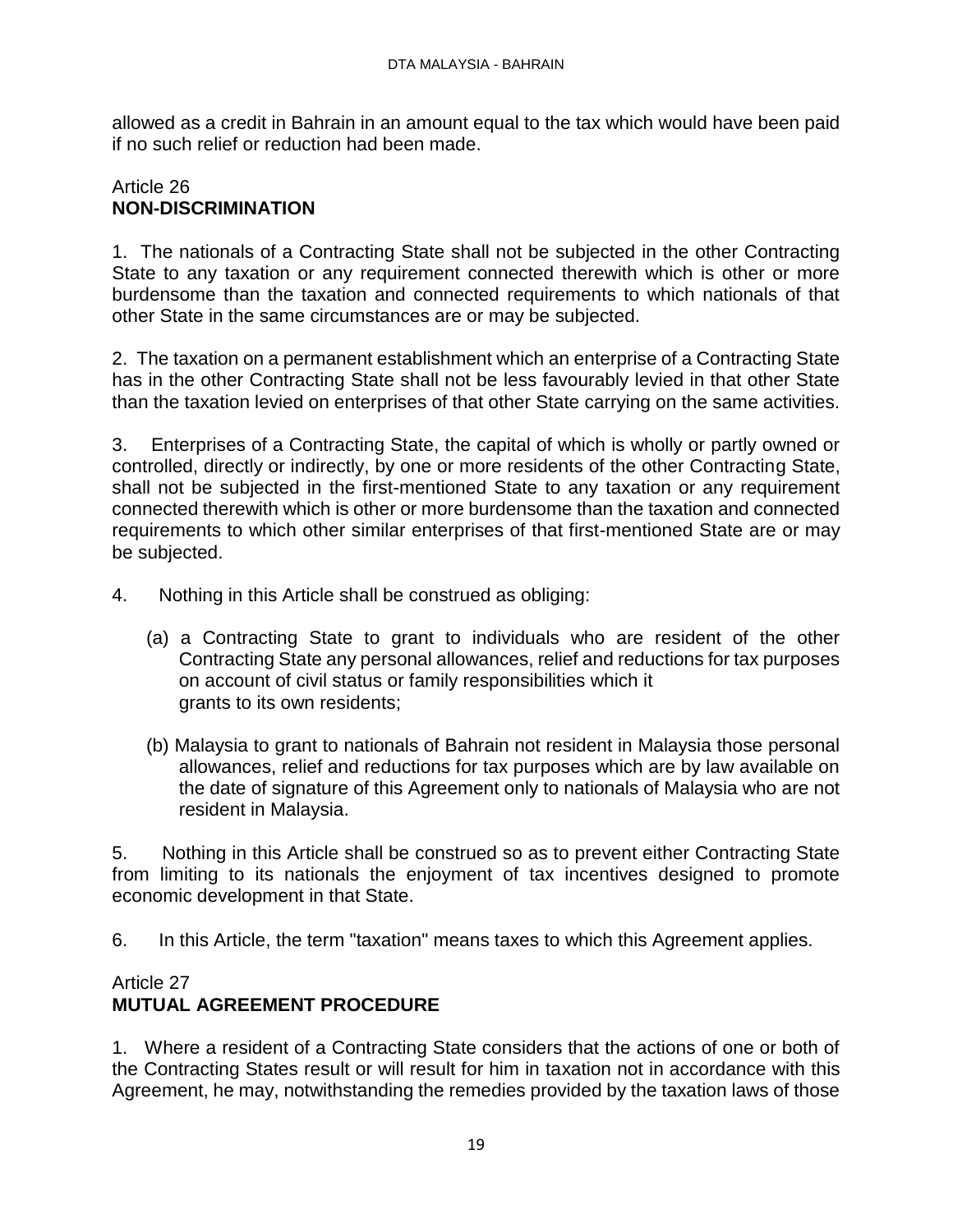States, present his case to the competent authority of the State of which he is a resident or, if his case comes under paragraph 1 of Article 26, to that of the State of which he is a national. The case must be presented within three years from the first notification of the action resulting in taxation not in accordance with the provisions of this Agreement.

2. The competent authority shall endeavour, if the objection appears to it to be justified and if it is not itself able to arrive at an appropriate solution, to resolve the case by mutual agreement with the competent authority of the other Contracting State, with a view to the avoidance of taxation which is not in accordance with this Agreement.

3. The competent authorities of the Contracting States shall endeavour to resolve by mutual agreement any difficulties or doubts arising as to the interpretation or application of this Agreement. They may also consult together for the elimination of double taxation in cases not provided for in this Agreement.

4. The competent authorities of the Contracting States may communicate with each other directly for the purposes of reaching an agreement in the preceding paragraphs.

# Article 28 **DIPLOMATIC AGENTS AND CONSULAR OFFICERS**

Nothing in this Agreement shall affect the fiscal privileges of members of diplomatic missions, of members of consular officers, or of members of permanent missions to international organisations under the general rules of international law or under the provisions of special agreements.

## Article 29 **ENTRY INTO FORCE**

This Agreement shall enter into force on the date on which the Contracting States exchange notes through the diplomatic channels notifying each other that the last of such things has been done as is necessary to give this Agreement the force of law in Malaysia and Bahrain as the case may be, and thereupon this Agreement shall have effect: (a) in Malaysia:

- (i) in respect of taxes withheld at source, to income derived on or after the first day of January in the calendar year following the year in which this Agreement enters into force;
- (ii) in respect of the taxes on income, to taxes chargeable for any year of assessment beginning on or after the first day of January of the second calendar year following the year in which this Agreement enters into force and subsequent years of assessment;

(b) in Bahrain: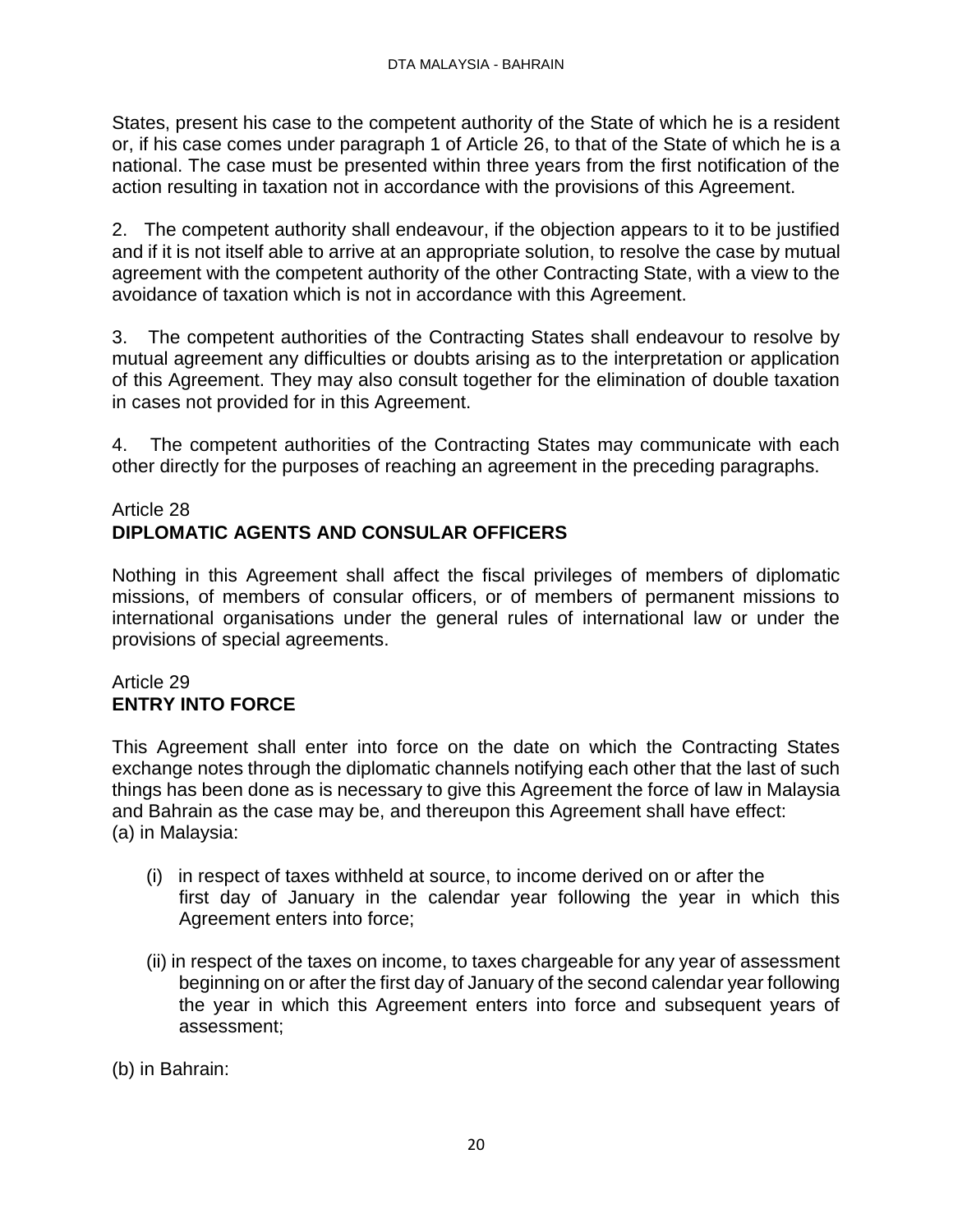- (i) in respect of taxes withheld at source, to income derived on or after the first day of January in the calendar year following the year in which this Agreement enters into force;
- (ii) in respect of other taxes on income, to taxes chargeable for any year of assessment beginning on or after the first day of January of the second calendar year following the year in which this Agreement enters into force and subsequent years of assessment.

## Article 30 **TERMINATION**

This Agreement shall remain in effect indefinitely, but either Contracting State may terminate the Agreement, through diplomatic channels, by giving to the other Contracting State written notice of termination on or before June 30th in any calendar year after the period of five years from the date of which this Agreement enters into force. In such an event this Agreement shall cease to have effect:

(a) in Malaysia:

- (i) in respect of taxes withheld at source, to income derived on or after the first day of January in the calendar year following the year in which the notice is given;
- (ii) in respect of other taxes on income, to taxes chargeable for any year of assessment beginning on or after the first day of January of the second calendar year following the year in which the notice is given;

(b) in Bahrain:

- (i) in respect of taxes withheld at source, to income derived on or after the first day of January in the calendar year following the year in which the notice is given;
- (ii) in respect other taxes on income, to taxes chargeable for any year of assessment beginning on or after the first day of January of the second calendar year following the year in which the notice is given.

In witness whereof the undersigned, duly authorised thereto, by their respective Governments, have signed this Agreement.

Done in duplicate at Kuala Lumpur this 14th day of June 1999, each in the Malay, Arabic and English languages, the three texts being equally authoritative. In the event of there being a dispute in the interpretation and the application of this Agreement, the English text shall prevail.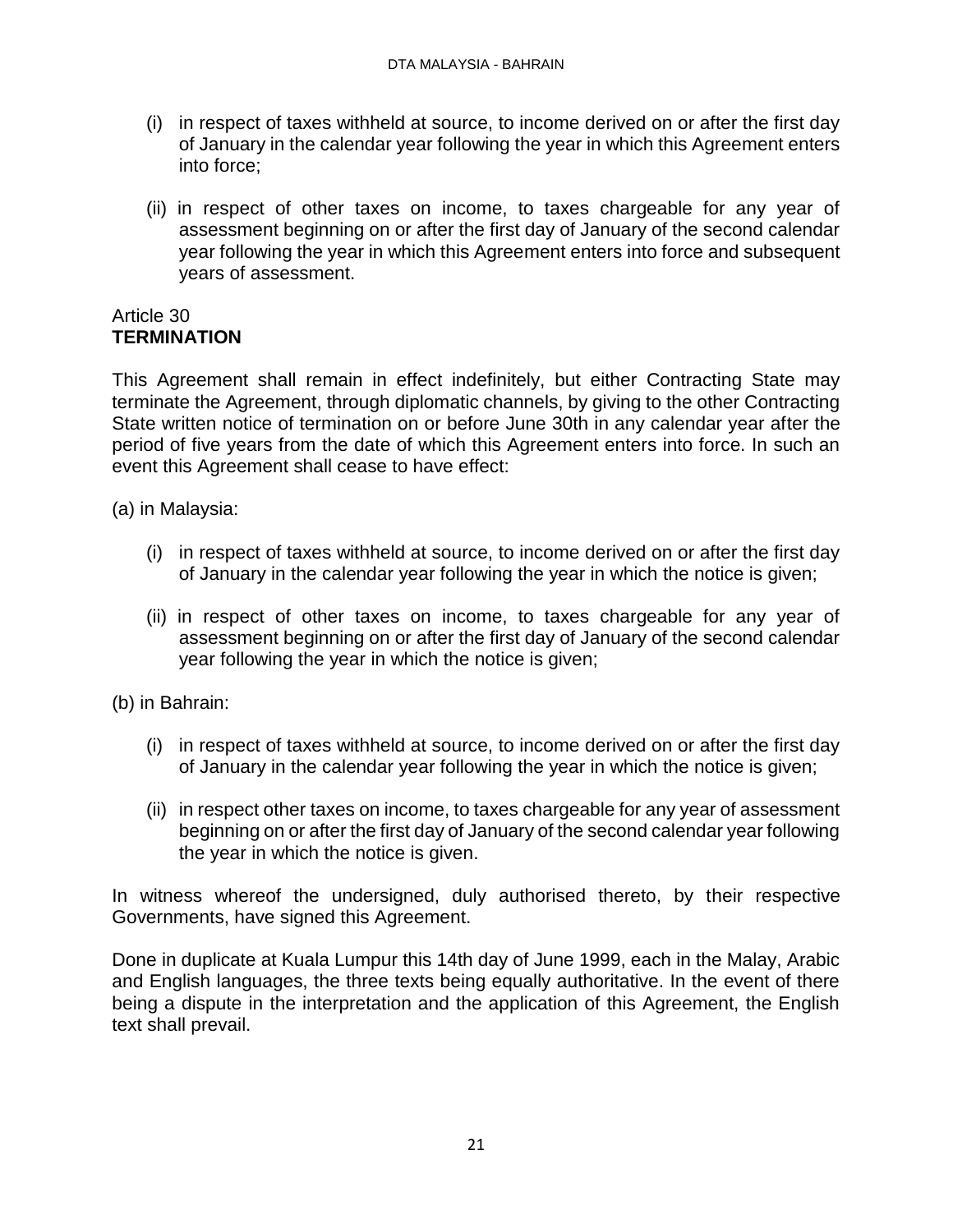<span id="page-21-0"></span>Signed : 14 October 2010. Entry into Force: 20 February 2012. Effective Date : 22 March 2012

**PROTOCOL AMENDING THE AGREEMENT BETWEEN THE GOVERNMENT OF MALAYSIA AND THE GOVERNMENT OF THE KINGDOM OF BAHRAIN FOR THE AVOIDANCE OF DOUBLE TAXATION AND THE PREVENTION OF FISCAL EVASION WITH RESPECT TO TAXES ON INCOME SIGNED AT KUALA LUMPUR ON 14 JUNE 1999**

### THE GOVERNMENT OF MALAYSIA

#### AND

### THE GOVERNMENT OF THE KINGDOM OF BAHRAIN

Desiring to amend the Agreement between the two Governments for the Avoidance of Double Taxation and the Prevention of Fiscal Evasion with respect to Taxes on Income, signed at Kuala Lumpur on 14 June 1999 (hereinafter referred to as "the Agreement"),

Have agreed as follows:

#### **Article 1**

That as of 14 February 2002, the State of Bahrain became known as the Kingdom of Bahrain.

#### **Article 2**

The following new Article shall be inserted after Article 27 (Mutual Agreement Procedure) of the Agreement:

#### "*Article 27A*

## *EXCHANGE OF INFORMATION*

1. *The competent authorities of the Contracting States shall exchange such information as is foreseeably relevant for carrying out the provisions of this Agreement or to the*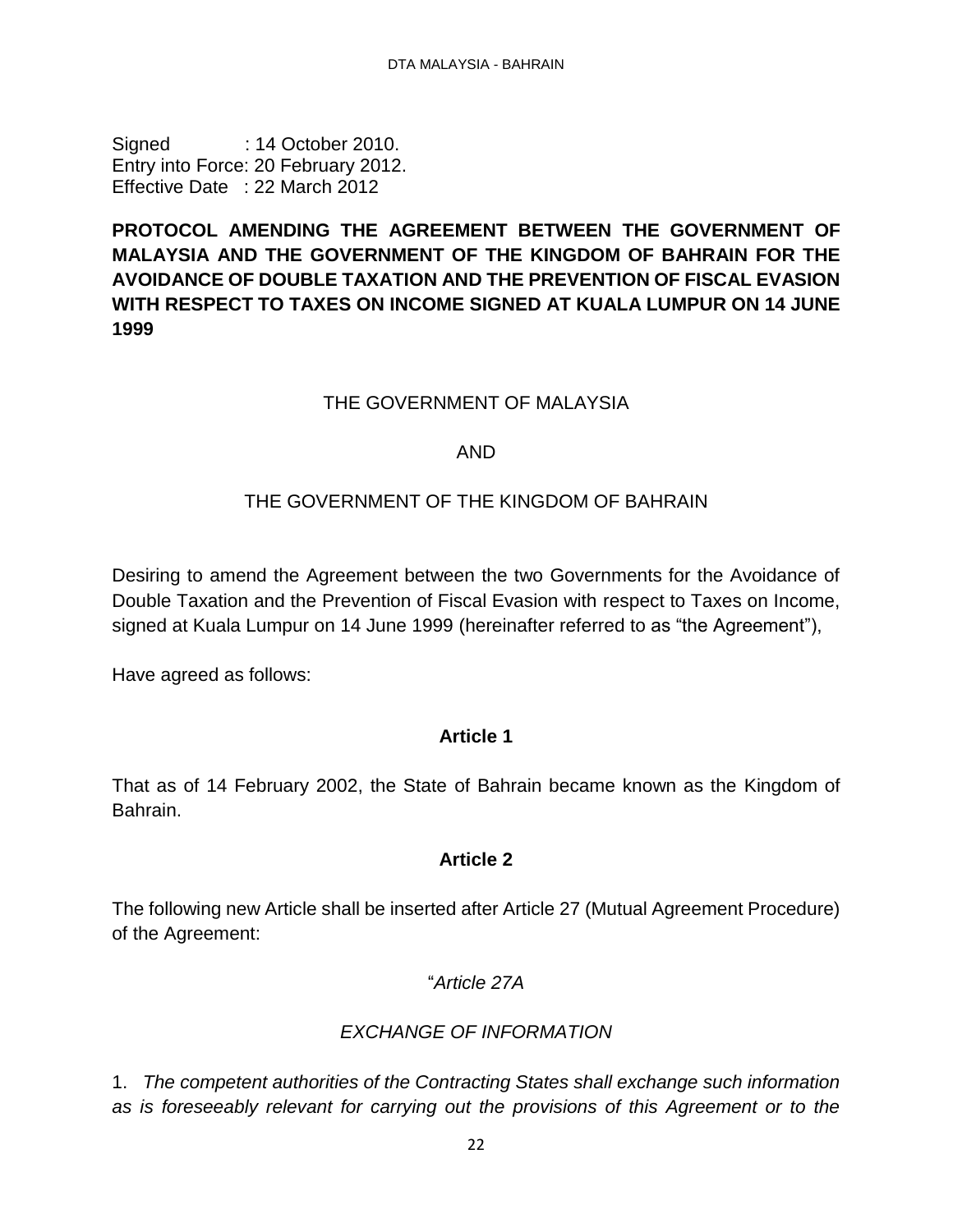*administration or enforcement of the domestic laws concerning taxes of every kind and description imposed on behalf of the Contracting States, insofar as the taxation thereunder is not contrary to the Agreement. The exchange of information is not restricted by Articles 1 and 2.* 

2. *Any information received under paragraph 1 by a Contracting State shall be treated as secret in the same manner as information obtained under the domestic laws of that State and shall be disclosed only to persons or authorities (including courts and administrative bodies) concerned with the assessment or collection of, the enforcement or prosecution in respect of, the determination of appeals in relation to the taxes referred to in paragraph 1, or the oversight of the above. Such persons or authorities shall use the information only for such purposes. They may disclose the information in public court proceedings or in judicial decisions. Notwithstanding the foregoing, information received by a Contracting State may be used for other purposes when such information may be used for such other purposes under the laws of both States and the competent authority of the State authorises such use.* 

3. *In no case shall the provisions of paragraphs 1 and 2 be construed so as to impose on a Contracting State the obligation:*

- *a) to carry out administrative measures at variance with the laws and administrative practice of that or of the other Contracting State;*
- *b) to supply information which is not obtainable under the laws or in the normal course of the administration of that or of the other Contracting State;*
- c) *to supply information which would disclose any trade, business, industrial, commercial or professional secret or trade process, or information, the disclosure of which would be contrary to public policy (ordre public)*.

4. *If information is requested by a Contracting State in accordance with this Article, the other Contracting State shall use its information gathering measures to obtain the requested information, even though that other State may not need such information for its own tax purposes. The obligation contained in the preceding sentence is subject to the limitations of paragraph 3 but in no case shall such limitations be construed to permit a Contracting State to decline to supply information solely because it has no domestic interest in such information.* 

*5. In no case shall the provisions of paragraph 3 be construed to permit a Contracting State to decline to supply information solely because the information is held by a bank,*